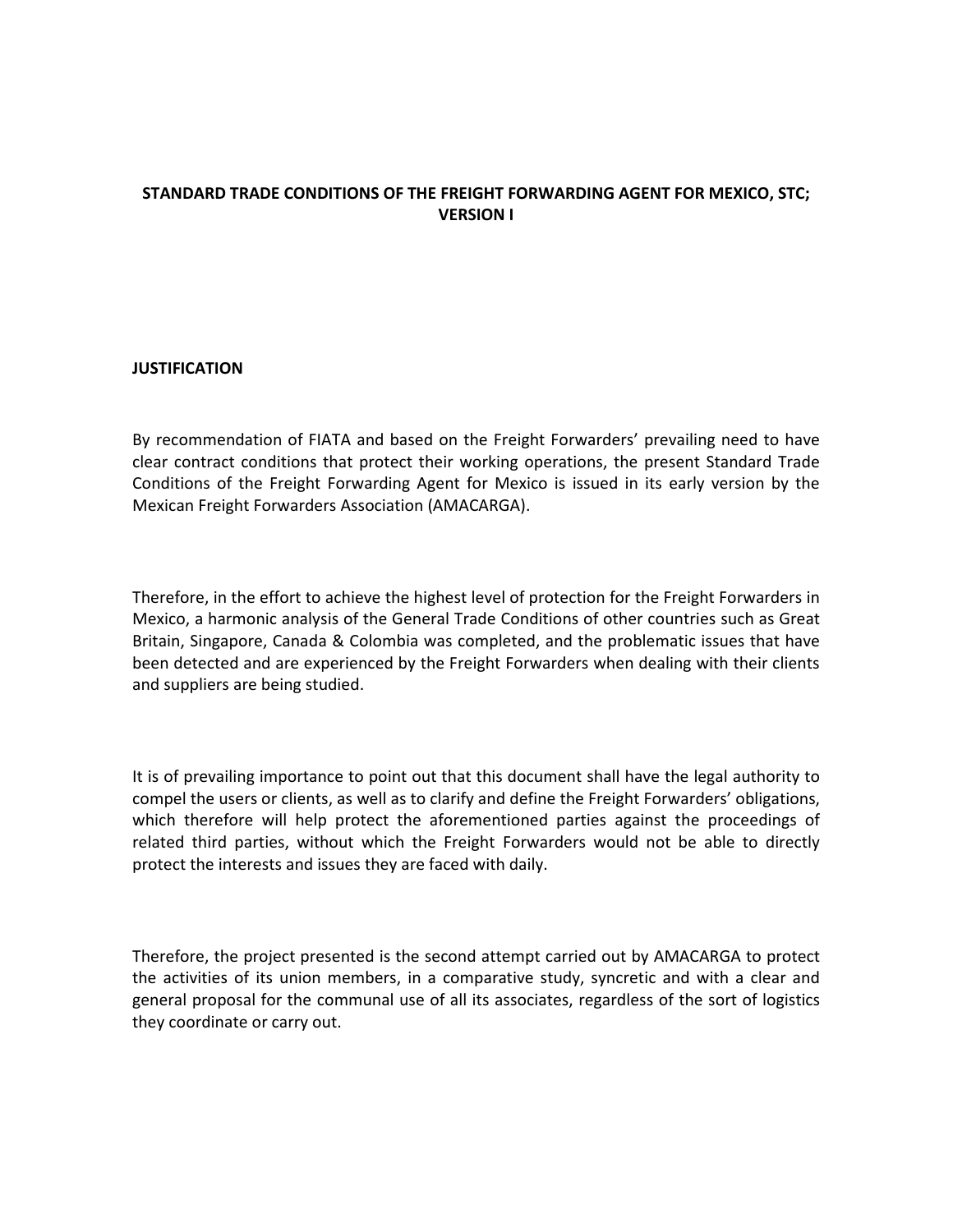#### **METHODOLOGY.**

The following conditions are divided in Chapters:

- I. Statements.
- II. Definitions.
- III. Service requests.
- IV. The CLIENT.
- V. The FREIGHT FORWARDER.
- VI. Handling of dangerous and special goods.
- VII. Insurance conditions.
- VIII. Payment rates and conditions.
- IX. Warehousing conditions
- X. Responsibilities, fines and compensations
- XI. Competence
- XII. Final arrangements

#### **CONDITIONS FOR INTERPRETING AND ANALYSIS.**

A schematic chart was drawn up in Microsoft Office Excel with the information of each of the proposed chapters, comparing it with that of other countries.

The numbering of the Chapters is an initial proposal, awaiting a more complete and thorough revision and the addition or restructuring of this first version we hereby present.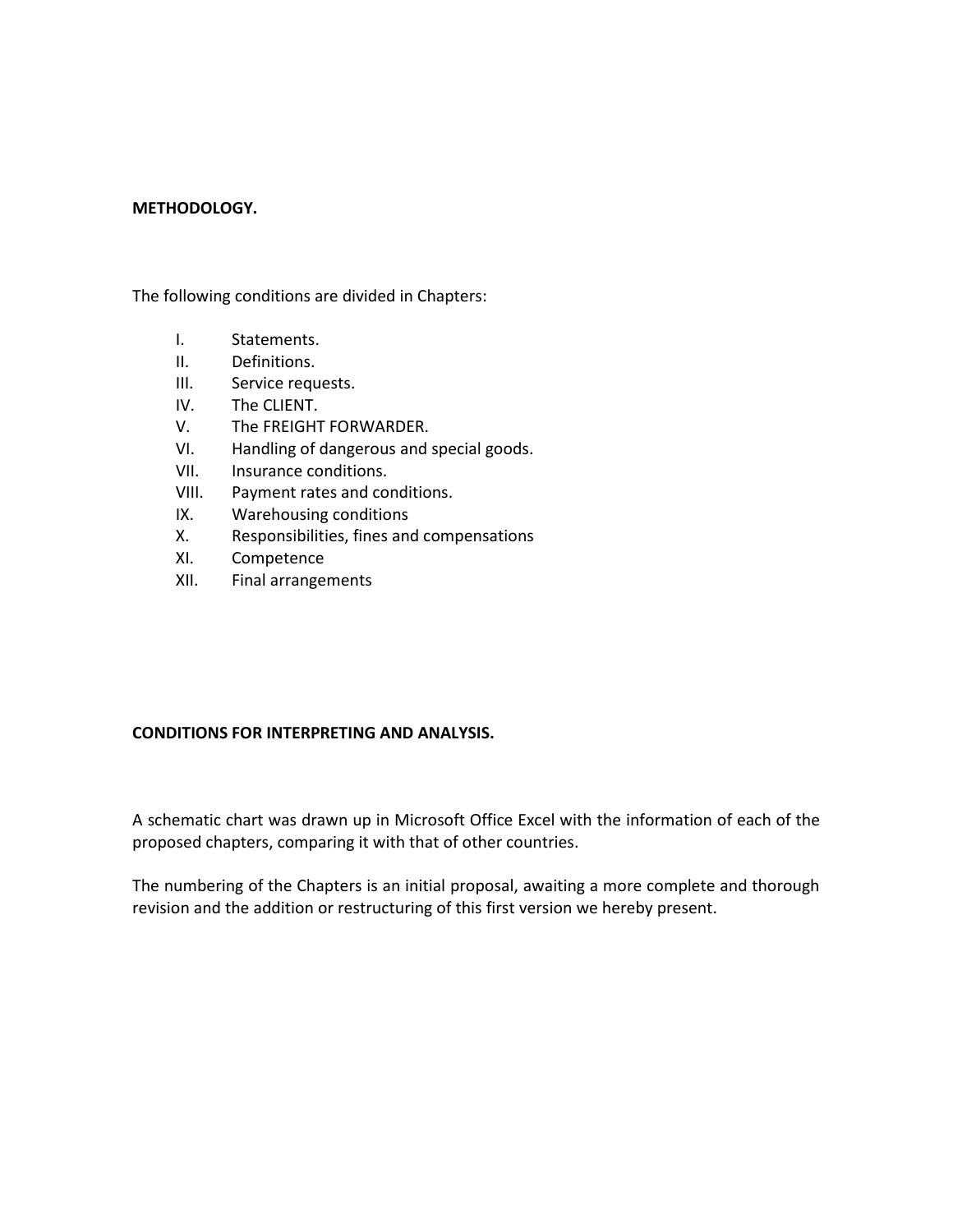### **CHAPTER I.**

# **STATEMENTS.**

- 1. This document exclusively regulates each and every connection between the CLIENT and the FREIGHT FORWARDER, and such connections are regarded as understood and accepted from the moment in which the CLIENT requests a service from the FREIGHT FORWARDER, through any means agreed by both parties.
- 2. It is understood that the CLIENT is a natural person, legal person or entity, with legal capacity to hire the FREIGHT FORWARDER services.
- 3. It is understood that the FREIGHT FORWARDER is a natural person, legal person or entity, with legal capacity to hire and provide the herein described services whether as an agent or principal, case sensitive.
- 4. The legal responsibility that is generated within this document is assumed by the CLIENT and the FREIGHT FORWARDER, and in the case of irregular societies, by the natural persons who represent or constitute them.
- 5. All parties involved agree that when electronic communication is used to negotiate a matter in whole or in part, such communications have full legal validity.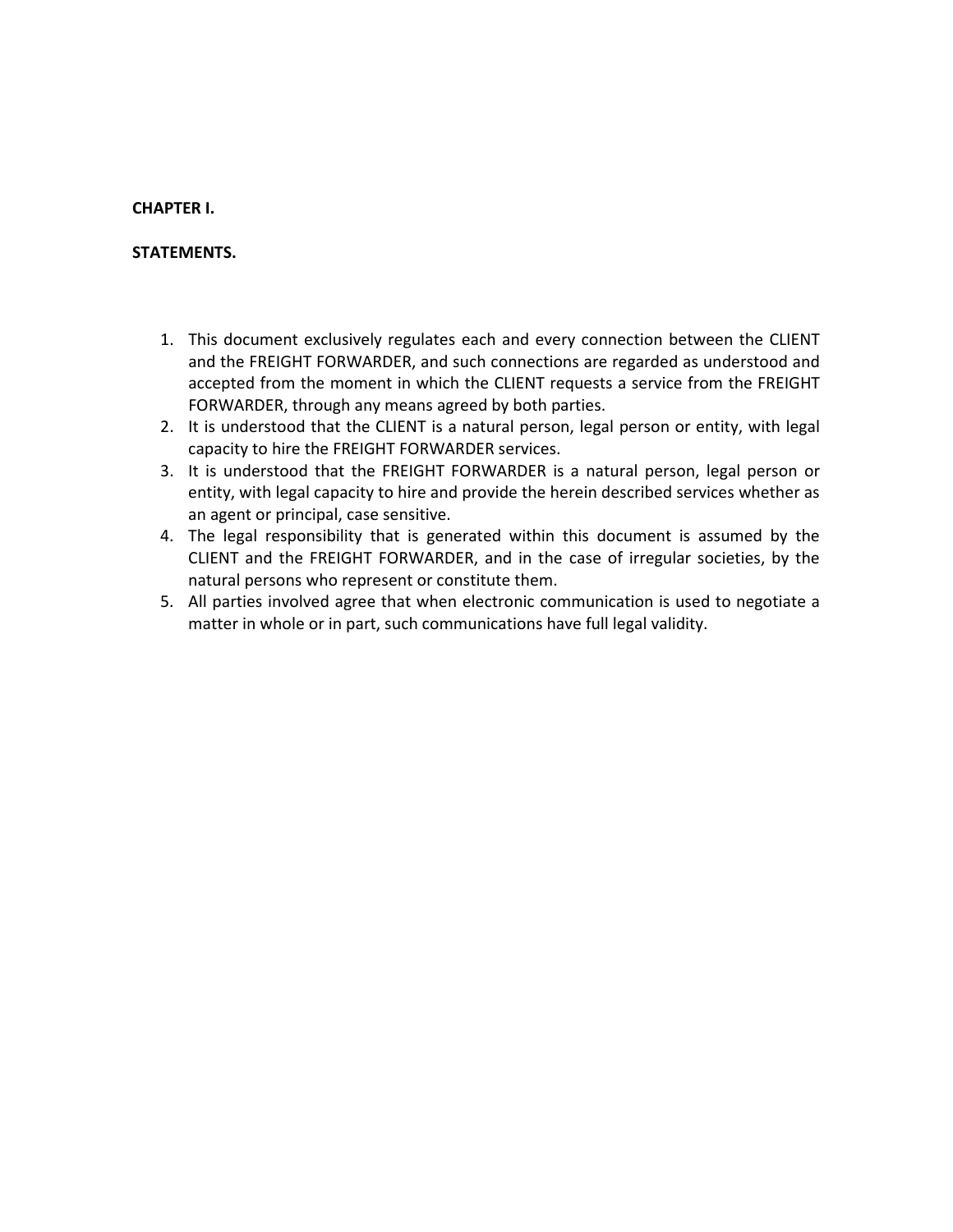### **CHAPTER II.**

# **DEFINITIONS.**

- 1. The definitions mentioned herein are described in an including but not limiting way.
- 2. For the purposes of this document, key concepts shall be understood as follows:
	- 2.1. CLIENT. Any person, natural or legal, or entity, that requires the provision of services by the FREIGHT FORWARDER. Whether in the subject of consultancy, advisory, transportation logistics, transport, warehousing, distribution, and the handling and management of merchandises and cargo, and national and international goods or assets.
	- 2.2. FREIGHT FORWARDER. Any person, natural or legal that provides consulting services, advisory, transportation logistics, transport, warehousing, distribution, **a**nd the handling and management of merchandise and cargo, and national and international goods or assets, acting as an AGENT or PRINCIPAL.
	- 2.3. CONSIGNEE. The recipient and/or owner of the aforementioned goods in the Bill of Lading and/or any person that owns or has rights to the possession of the merchandise, who may have a present or future interest.
	- 2.4. GOODS or MERCHANDISE. Objects or things capable of being transported.
	- 2.5. DANGEROUS GOODS. Those established with precise quality by International Maritime, Aerial, Overland, etc., Regulations as well as those that could be or become dangerous, flammable or of a radioactive nature, or that are selfharming or toward another property; or the dangerously packaged goods. Goods which could house or originate vermin or other pests, goods that due to the legal, administrative or other obstacles such as its transport, unload or other type of situations could be detained or cause another person or goods to be detained; empty containers previously used for the transportation of dangerous goods, with the exception of those turned into safe; and goods considered by any authority to be dangerous or risk-inducing.
	- 2.6. CONSOLIDATED GOODS. Merchandise grouping belonging to various consignees, gathered to be transported from a port, airport or land terminal with a destination to another port, airport or land terminal, in containers or in like manner, as long as they are contained within the same transportation unit.
	- 2.7. TRANSPORTATION UNIT. Packaging case, pallet, container, trailer, ship or any other mechanism utilized for and in relation to the upload of goods by land, sea or air.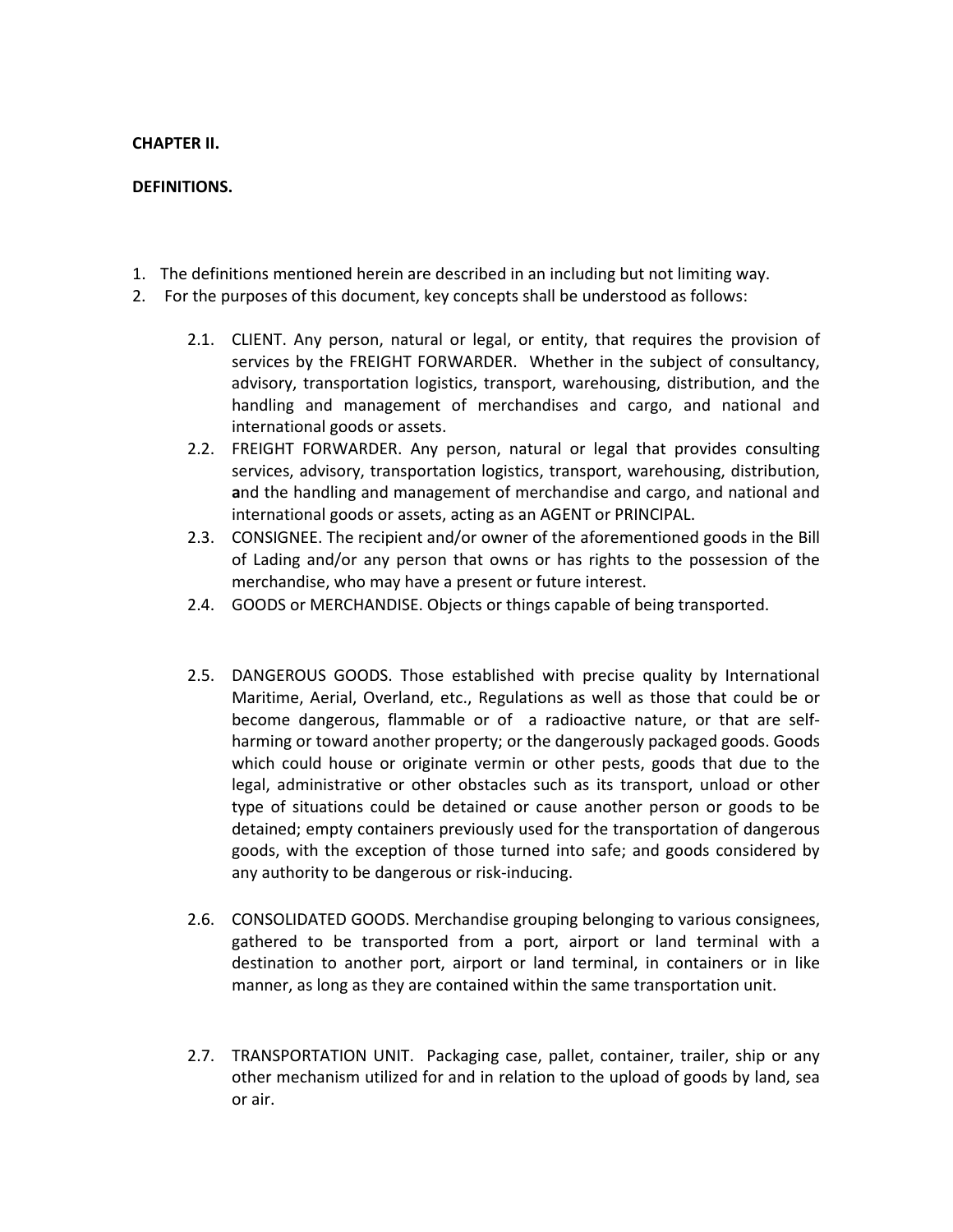- 2.8. SERVICES. Any business taken on or advice, information or service provided by the FREIGHT FORWARDER.
- 2.9. SERVICE REQUEST FORM. Document or order, whether written, by phone or electronic sent by any means from the CLIENT to the FREIGHT FORWARDER for the provision of services.
- 2.10. CONDITIONS. Refers to the regulations established in this document and its appendixes.
- 2.11. ANNEXES. Any document that applies to and rules regarding the contracting of SERVICES.
- 2.12. AUTHORITY. Administrative or a legal entity duly constituted who acts within his/her legal powers and practices jurisdiction within any nation, state, municipality, port or airport.
- 2.13. HAGUE VISBY RULES. Are the dispositions by the Protocol of the International Convention for the Unification of Certain Rules of Law relating to Bills of Lading, signed in Brussels, on August  $25<sup>th</sup>$  1924, and amended by the Protocol established in Brussels on February 23<sup>rd</sup> 1968.
- 2.14. WARSAW CONVENTION. Is the Convention for the Unification of Certain Rules related to International Aerial Transportation, signed in Warsaw, October  $12<sup>th</sup>$ 1929 and amended in The Hague in 1955 and in Montreal in 1995.
- 2.15. UNCTAD. United Nations Conference on Trade and Development
- 2.16. PRINCIPAL. Transportation service borrowed directly from the FREIGHT FORWARDER.
- 2.17. AGENT. Services hired or provided by third parties in favor of the CLIENT.
- 2.18. RATE. Cost of the services quoted by the FREIGHT FORWARDER.
- 2.19. MANDATE. Process in which the CLIENT entrusts the management of one or more businesses to the FREIGHT FORWARDER to become responsible for them on account and risk of the aforementioned.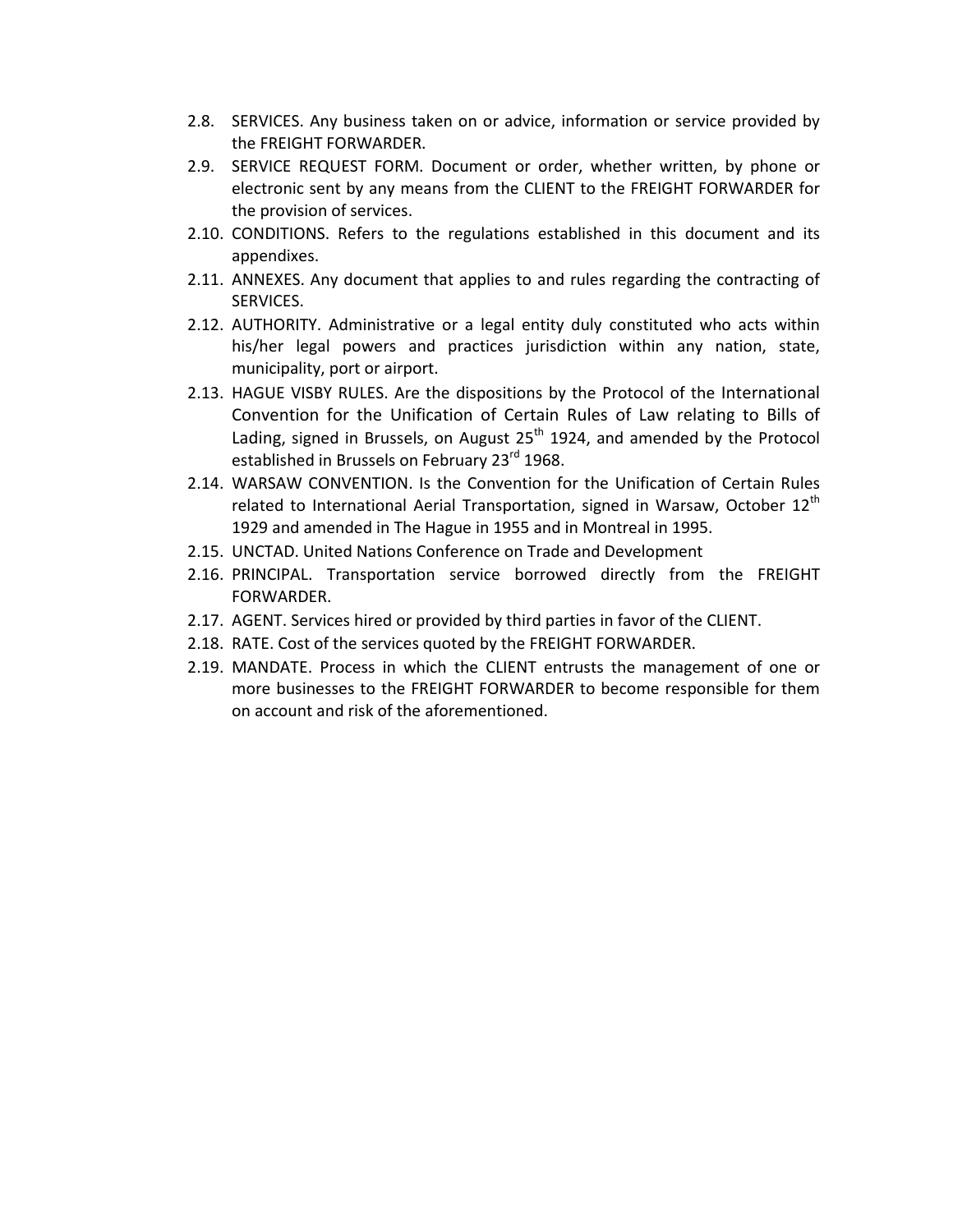### **CHAPTER III.**

#### **SERVICE REQUESTS.**

- 1. **The parties expressly agree that the services herein described refer to the merchandises established by the CLIENT on the service request forms sent to the FREIGHT FORWARDER.**
- 2. In order for a service request form to be regarded as included within the stipulations of this document it must be sent to the FREIGHT FORWARDER by any of the means mentioned within this clause and it must be either expressly or implicitly approved by the FREIGHT FORWARDER as well.
- 3. The service request forms may be issued in writing, by telephone, fax, modem, letter, email, or by any other electronic or printed means that enables a clear understanding between both parties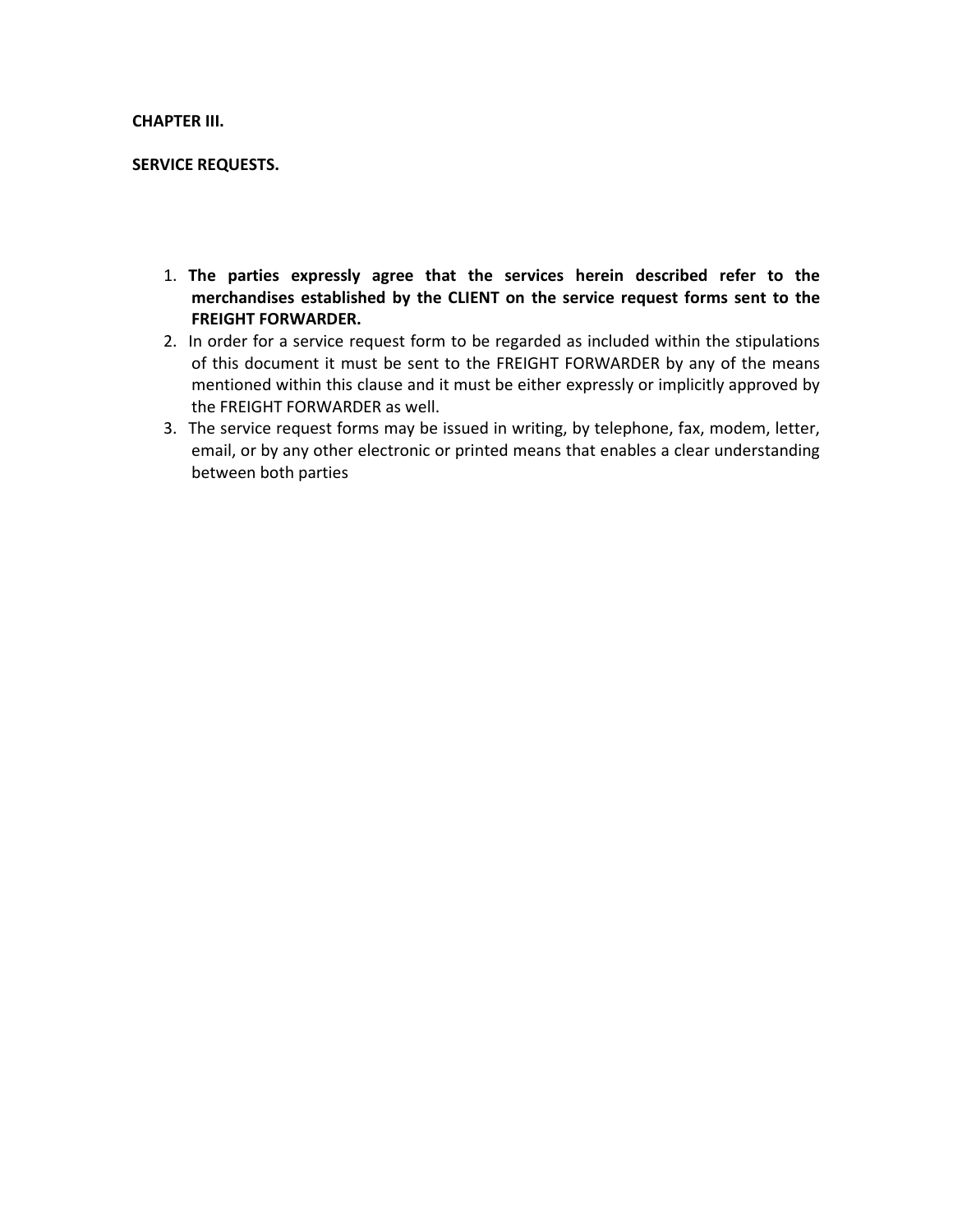# **CHAPTER IV.**

# **THE CLIENT.**

- 1. The CLIENT confers in a general manner on the FREIGHT FORWARDER, unless otherwise agreed:
	- 1.1. An unrepresented mandate to hire the transportation of the goods established in each service request form, on behalf of the FREIGHT FORWARDER, but on account of the CLIENT.
	- 1.2. A represented mandate to hire the insurance that covers the risk of the transported goods entrusted, in accordance to the stipulations in this contract, and as long as the CLIENT has provided what is needed for such hiring, under the terms and conditions to his knowledge and acceptance.
	- 1.3. A represented mandate to deliver the goods on behalf of the CLIENT under the terms and conditions stated in the instructions issued by the CLIENT.
- 2. The CLIENT shall have the following powers and obligations:
	- 2.1. The CLIENT shall request the FREIGHT FORWARDER the services required through the service request form, entrusting their planning, control, coordination and management to their counterpart, through pertinent and feasible instructions.
	- 2.2. The CLIENT guarantees that he is either the owner or the agent authorized by the legitimate owner and also accepts these clauses not solely on his part, but also as an agent from or on behalf of the owner.
	- 2.3. The CLIENT must truthfully provide the FREIGHT FORWARDER with all the information related to the description, value, quantity, volume, weight and other pertaining characteristics of the goods and assets the service relates to in accordance to this document and must guarantee that full information related to the general nature and the danger of the goods or assets, its description, bar code, brands, numbering, weight, volume and quantity, as supplied by the CLIENT or person on his behalf, is correct and complete at moment the FREIGHT FORWARDER, or the third parties hired take the goods in their custody. The CLIENT commits himself to supply a confirmation irrespective of such details as required by the FREIGHT FORWARDER.
		- 2.3.1. In case of concealment or forgery The CLIENT shall take absolute and full responsibility for what may arise; this includes but is not limited to damages caused to the FREIGHT FORWARDER and to third parties, expenses and other economic compensations generated; the CLIENT shall thereby be obliged to testify when goods regarded as dangerous are involved and shall comply with the laws issued for such effect.
	- 2.4. The CLIENT is considered to be reasonably aware of the matters pertaining to the management of their business, including the sale and purchase terms, the need for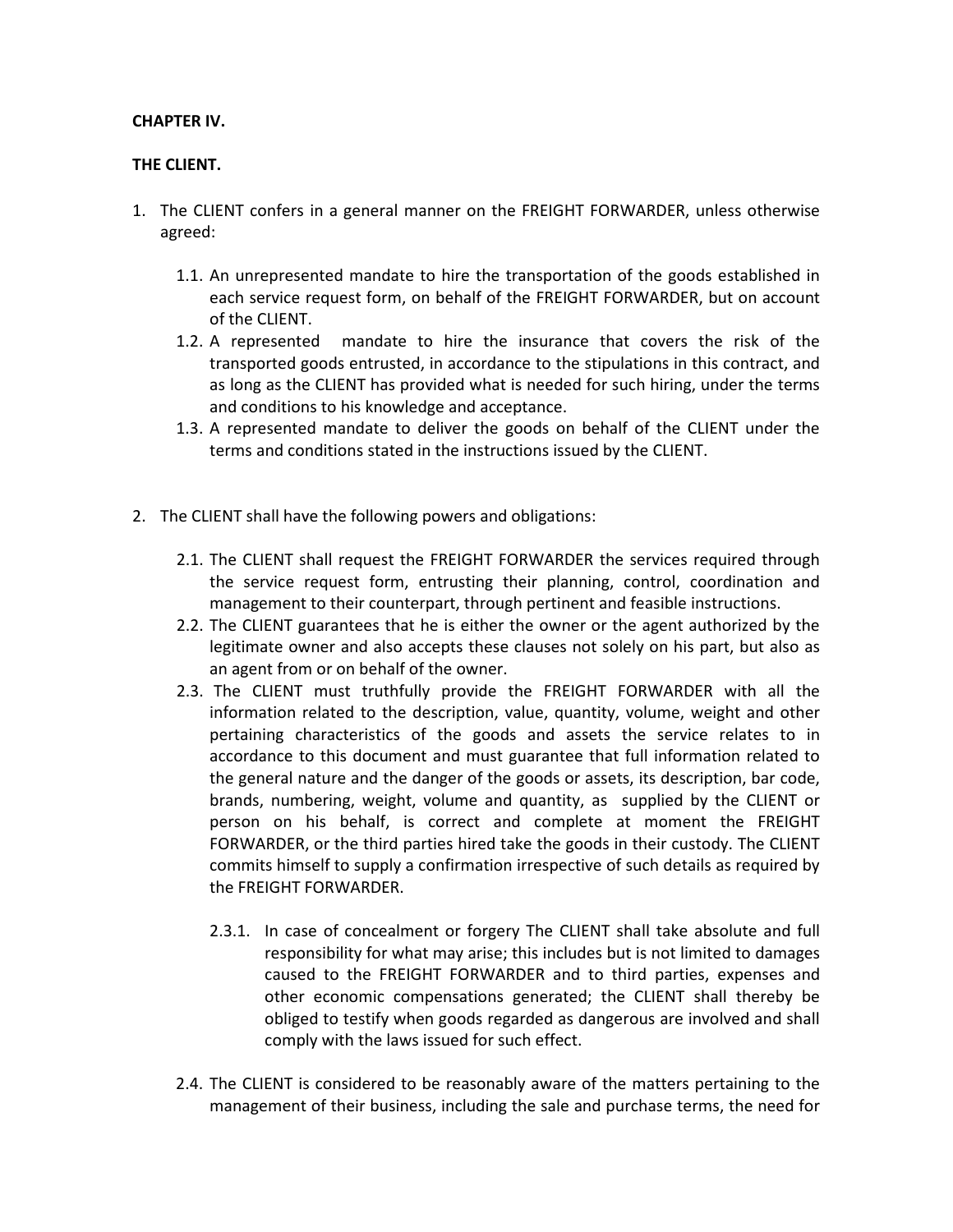assurance and the extent of the coverage available for the type of goods available to them for its transportation, the need to avoid the transmission of viruses through electronic communications, the need for confidentiality of the information related to high-value goods, and other such matters therefore related.

- 2.5. The CLIENT must give the FREIGHT FORWARDER, upon the delivery of the goods at the latest, all the necessary information and documentation for transportation by any hired means, which shall at least include: the name and address of the recipient, the place of delivery, the nature, the value, the number, the weight, the volume, and the characteristics of the contents, such as the particular conditions of the load and when the goods require special packaging or a technical distribution.
- 2.6. The CLIENT may provide the FREIGHT FORWARDER with the necessary information to determine the routes, the means and method of transportation the goods listed in the service request forms made. The CLIENT assumes all responsibility for the suitability of its instructions and/or of the selection of such routes, means and methods. And will likewise assume any damage that is caused as a result of using that route, means and method, and when selected by the Freight Forwarder as a result of following such instructions.
- 2.7. The CLIENT must inform the FREIGHT FORWARDER, upon delivery of the goods at the latest, of all the necessary data to carry out the customs paperwork with respect to import and export, according to applicable laws and will be held responsible for all the rights, contributions, or taxation in general which the goods may be subjected to, including fines, late fees and such pertaining similarities. Such responsibility shall be exempt in case of proven guilt or negligence by the FREIGHT FORWARDER.
- 2.8. The CLIENT must provide written instructions to the FREIGHT FORWARDER, within a reasonable amount of time before arranging to store or transport the goods when it is required that they: 1.- Process the departure or arrival of the goods before the dates specified, 2.- Ensure that the goods are transported, stored or dealt with separately, 3.- Process the transportation of goods that could contaminate or affect other goods or could host or originate vermin or pests or that could for any reason put public health at risk, 4.- Declare the value or special interest to deliver it to any carrier or terminal.
- 2.9. By instructions to the FREIGHT FORWARDER, the CLIENT may relinquish the goods stored as well as the right to make use of them to third parties.
- 2.10. The CLIENT may at any time modify the transporting conditions whose contracting is entrusted to the FREIGHT FORWARDER or of those of any of the other paperwork procedures regarding the issuing, reception, import, export or handling of the goods. Such modification must be made by any of the agreed means to make the service request forms. In such cases, the FREIGHT FORWARDER may accept or reject the modifications. In case of acceptance, it should act in accordance with the new instructions and do everything within its grasp to modify the agreements signed. If such could not be changed, The FREIGHT FORWARDER shall inform the CLIENT of such circumstances without bearing any accountability. The FREIGHT FORWARDER, in case of rejection, must express verbally or in writing the reasons why it considers conditions should not be changed in the contracts already signed or yet to be signed; in such a case, the original regulations shall remain effective.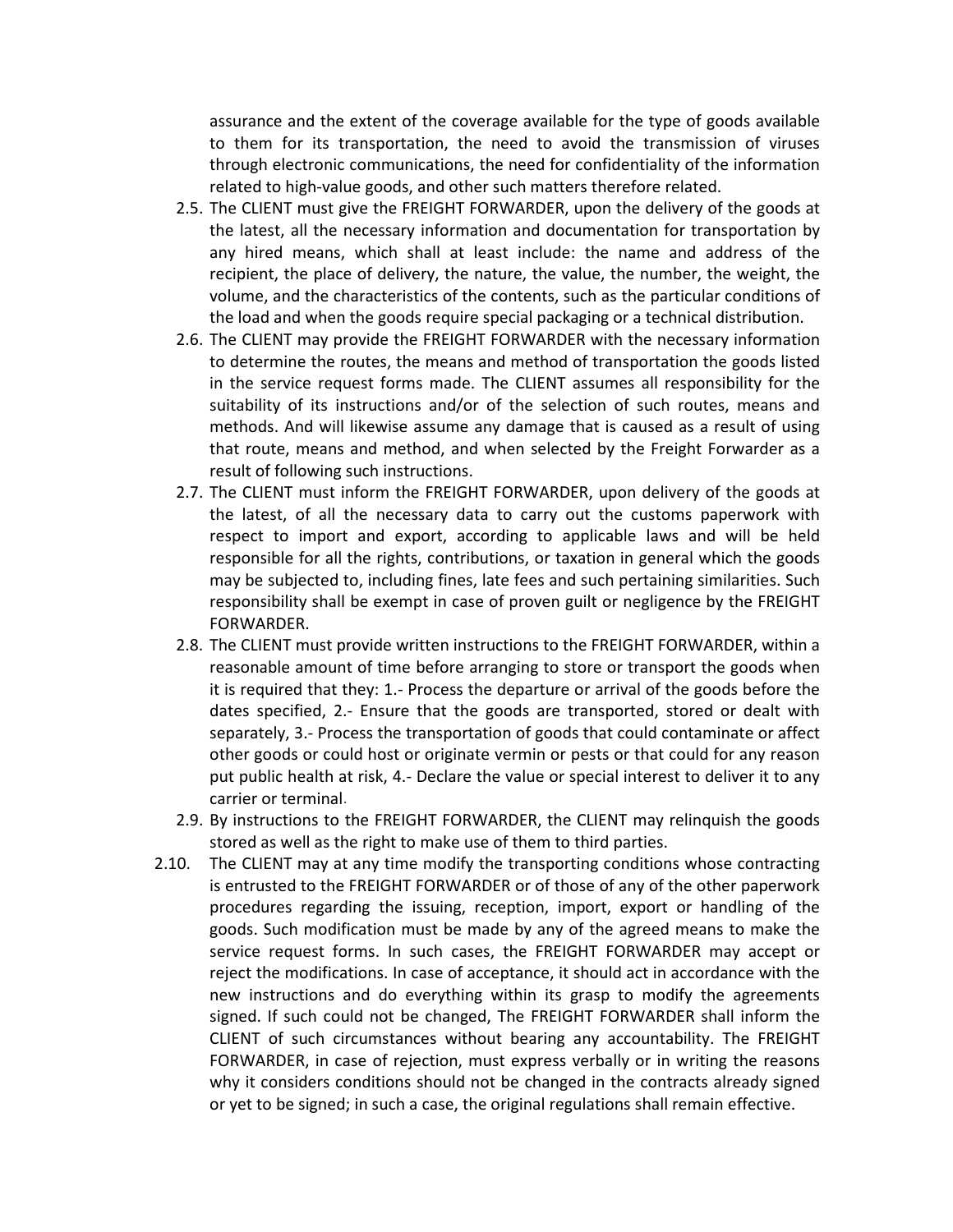- 2.11. Any additional cost generated as a result of the change issued by the CLIENT will be assumed by the latter.
- 2.12. The CLIENT expressly authorizes the FREIGHT FORWARDER to delegate the provision of the services requested in whole or in part. In case the commission of transportation is delegated, the intermediary party will assume the obligations contracted by the FREIGHT FORWARDER with respect to the hiring of the transportation.
- 2.13. The CLIENT shall have the right to inspect, directly or through a third party, the goods while in custody of the FREIGHT FORWARDER in working hours, complying with the instructions provided by the FREIGHT FORWARDER while in its custody, for which the latter could appoint an agent.
- 2.14. The CLIENT particularly commits itself to:
	- 2.14.1. Report the value of the goods whose transportation will be entrusted to The FREIGHT FORWARDER. Such value shall specify the unitary F.O.B price of each kind to be transported, its quantity and quality, taxation values, packaging, freight, insurance and any other applicable expenses.
	- 2.14.2. Receive or have the goods received at the place indicated in the service request form to the FREIGHT FORWARDER.
	- 2.14.3. Prove to the FREIGHT FORWARDER, the carrier, customs authorities or of any other nature, as required, the ownership of the goods or the right of handling possessed on them.
	- 2.14.4. Pay, upon service request, the value of the services to be provided and all other amounts owed to the FREIGHT FORWARDER, in accordance with the rates established by the aforementioned according to the corresponding chapter.
- 3. Packaging and handling of goods by the CLIENT.
	- 3.1. If the FREIGHT FORWARDER receives from the CLIENT, the goods or assets already loaded in a transport unit, the CLIENT shall be responsible for the transport unit to be in good condition and suitable for the transportation of goods to the destination planned.
	- 3.2. If any transportation unit, whatever its nature, had not been packed, loaded or arranged by the FREIGHT FORWARDER, they shall not be made accountable for any loss or damage to the contents if caused by: (i) the way in which the transportation unit was packed or loaded; (ii) the poor suitability of the content for its transportation in such unit; (iii) the poor suitability or defective conditions of the transportation unit, considering that, if the transportation unit was provided by or on behalf of the FREIGHT FORWARDER, this paragraph shall only apply if the poor suitability or defective condition (a) arose without negligence by the FREIGHT FORWARDER or (b) if it had been evident on reasonable inspection by the CLIENT, owner or representative of either or (c) if it arose as a result of the particularities of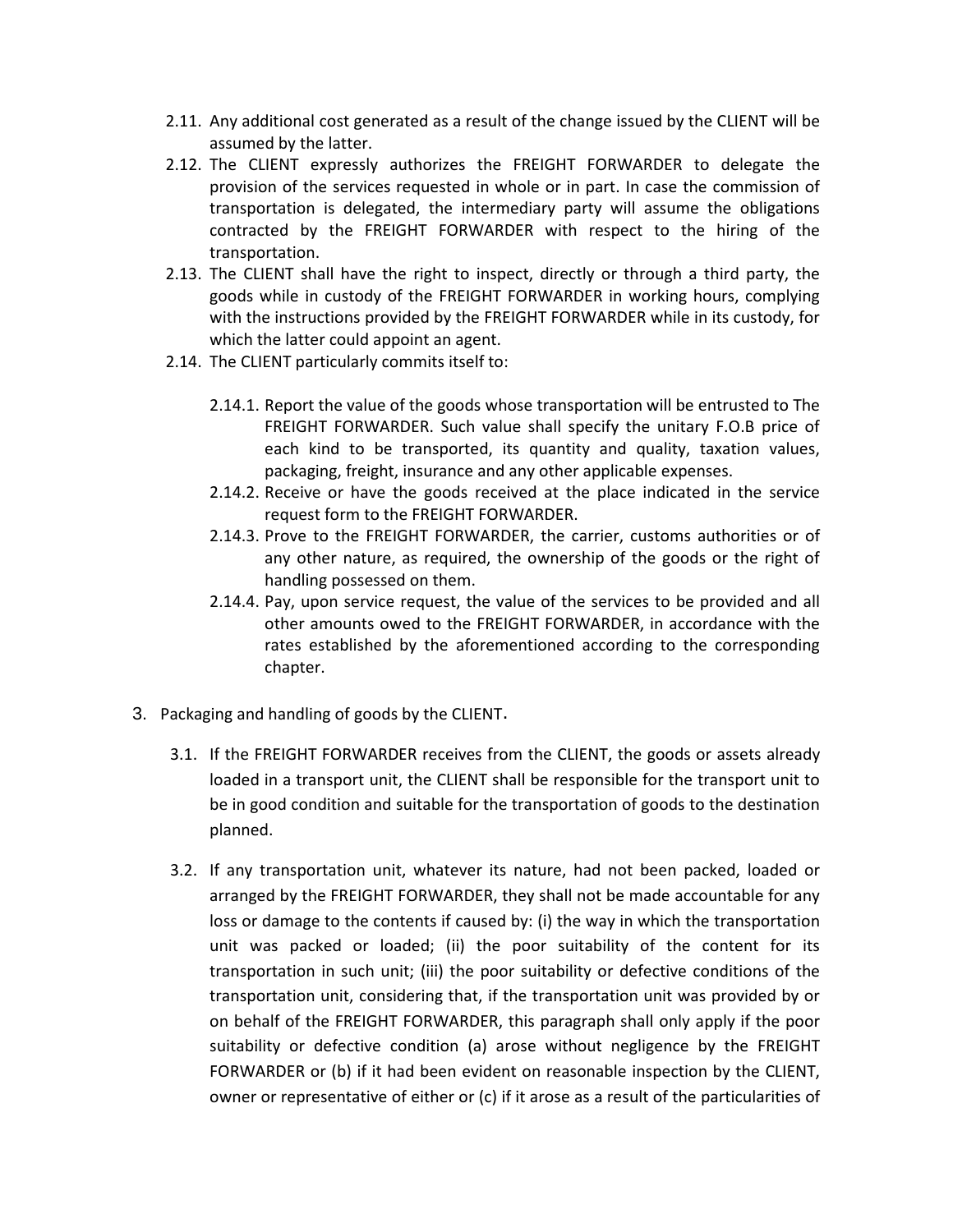the goods, and these particularities had not been notified to the FREIGHT FORWARDER; or (iv) the transportation unit was not properly sealed at the start of any transportation.

- 3.3. For this purposes, the CLIENT shall hand over the goods duly prepared, packed, wrapped, marked and labeled. The CLIENT guarantees that the preparation, packing, wrapping, marking and labeling are suitable and adequate for any handling or motion that may affect them. Exceptionally, the FREIGHT FORWARDER shall accept instructions from the CLIENT for the preparation, packing, wrapping, marking and labeling of the merchandise. In this case the CLIENT shall vouch for such instructions to be adequate and clear for any person in charge of such activities to carry them out in such a way that the goods will bear any sort of handling or motion that may affect them.
- 3.4. The Client shall be strictly accountable for any loss, damage or breakdown caused by un suitable or insufficient packing carried out directly by the CLIENT or on his account by any person other than the FREIGHT FORWARDER.
- 4. Special Conditions

Even when the FREIGHT FORWARDER accepts the instructions from the CLIENT for charging the freights, taxes, charges, bills to pay or any other expenses, through the reception of a suitable request by the FREIGHT FORWARDER and in the absence of evidence of payment (for any given reason) by the consignee, or another person; it is understood that the CLIENT is still accountable for such freights, taxes, charges, bills to pay and other expenses.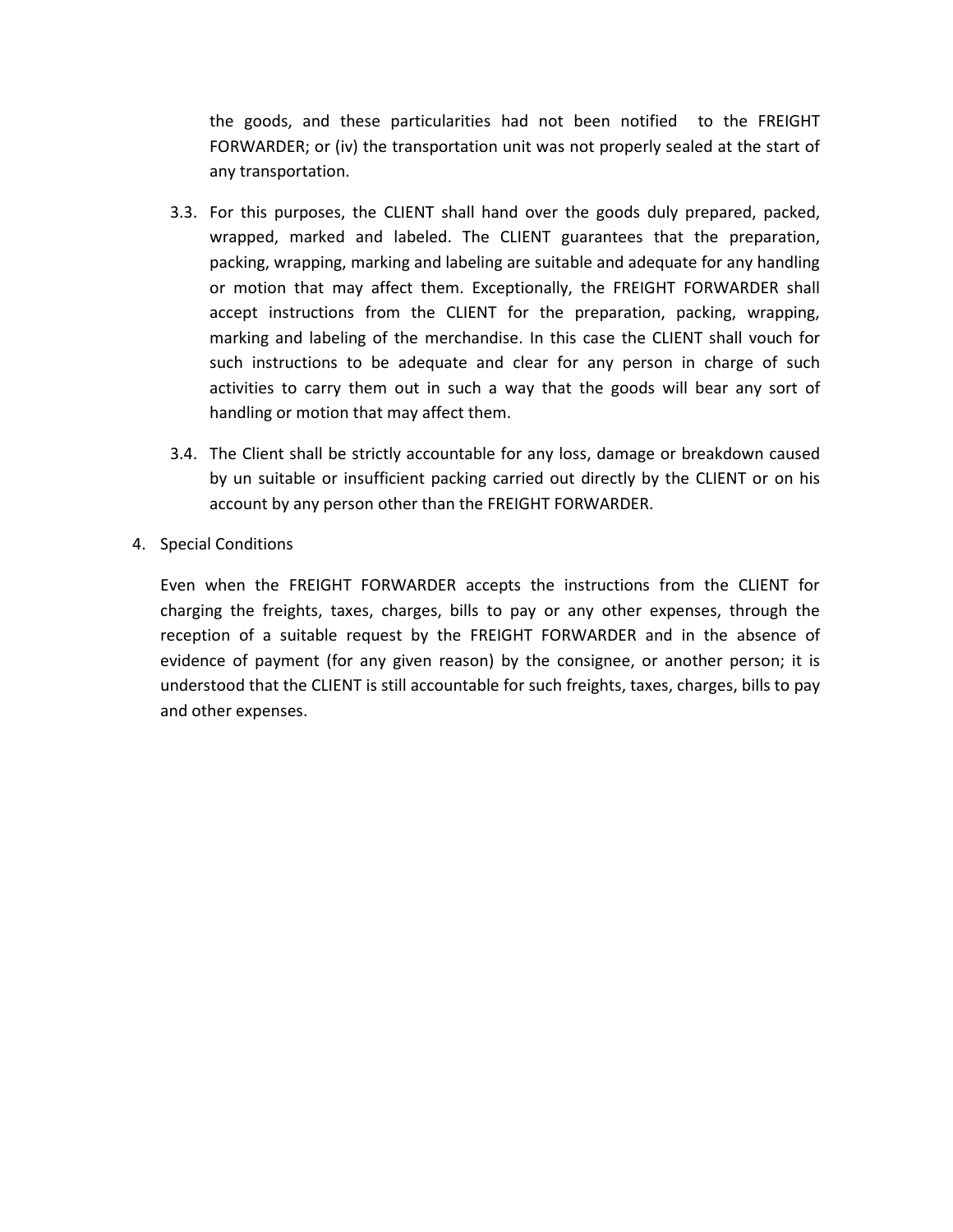# **CHAPTER V**

### **The FREIGHT FORWARDER**

- 1. THE FREIGHT FORWARDER shall have the following powers and obligations.
	- 1.1. To receive instructions from the CLIENT included in the service request form.
	- 1.2. To receive the goods established in the service request forms accepted, provided that they adhere to the specifications thereby listed.
	- 1.3. To provide the CLIENT with the necessary consultancy for planning, controlling, coordinating and directing the movements entrusted to it.
	- 1.4. To sign on its own behalf the transporting agreement in accordance with the instructions provided by the CLIENT.
	- 1.5. The FREIGHT FORWARDER offers its services with base on these clauses, which are applicable to all activities or services offered or processed by it, concerning the transportation of goods or the provision of related services, such as warehousing and any other kind of logistic services.
	- 1.6. The FREIGHT FORWARDER is required to receive the goods established by the CLIENT in the service request form, whose transportation has been entrusted under the terms stated in this form, and will solely verify the apparent conditions of the goods it receives and, eventually, its packaging, therefore it shall not be held responsible for the content of the transportation units.
	- 1.7. If the delivered goods or their packaging appear to be defective or mistreated, the FREIGHT FORWARDER shall inform the CLIENT of these circumstances in a timely manner, in order for appropriate action to be taken. If unable to inform the CLIENT at an appropriate time, the FREIGHT FORWARDER shall take note of these circumstances in the appropriate transport document, file the document, and make a written statement which states the aforementioned circumstance, thus releasing itself from responsibility.
	- 1.8. The FREIGHT FORWARDER commits itself to provide the services for planning, designing, coordinating, monitoring, controlling and directing all operations necessary for the moving of the goods or the merchandise described in this document, the different means of transportation, as well as the handling and delivery of the goods to their destination as requested by the CLIENT, as established in the annexes of the present document.
	- 1.9. The FREIGHT FORWARDER shall take reasonable care during the fulfillment of its responsibilities, including the selection and instruction of third parties that provide their hired services on the CLIENT's behalf, being required to carry out its duties with a reasonable level of attention, diligence, skill and common sense.
	- 1.10. The FREIGHT FORWARDER may reject the service request form, in whole or in part, within the 3 (three) days following its reception. In case of no reply, it should be regarded as a rejected. If a service request form is rejected by the FREIGHT FORWARDER, the CLIENT may hire the same services outlined in this contract from any other party.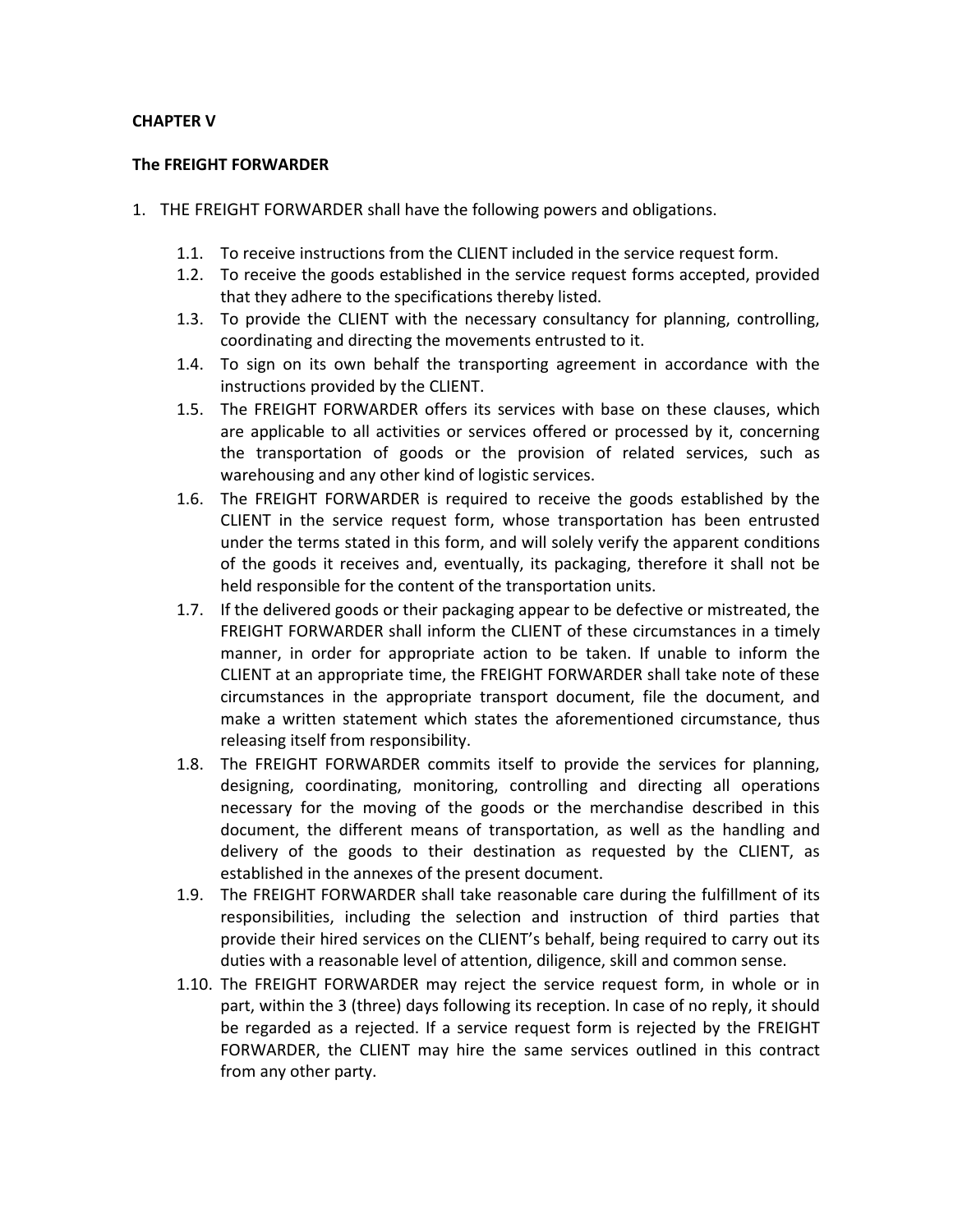- 1.11. Likewise, If the FREIGHT FORWARDER has not received the CLIENT's request and is notified by a third party about the shipping of goods or assets as a consignee for its handing, it may reject the merchandise by notifying the relevant authorities of the aforementioned rejection, in order to prevent the shipping of forbidden goods.
- 1.12. In case the FREIGHT FORWARDER shall take action to preserve shipped goods, the CLIENT shall be held accountable and will cover any expenses incurred, understanding that by acting on these premises, it is not accepting the service request form.
- 1.13. THE FREIGHT FORWARDER shall supervise the movement of merchandise through any method it deems fit, it is required to notify the CLIENT of any anomaly that may arise during the process, and to be able to modify the transportation conditions, even if turns more burdensome, the purpose being to safeguard the condition of the merchandise. If the FREIGHT FORWARDER is required to incur extra expenses, these shall be covered by the CLIENT as established in this contract. When the FREIGHT FORWARDER deems it necessary to modify the transportation conditions, it shall notify the CLIENT, explaining the reasoning its suggestions are based on. If unable to locate the CLIENT, or if the circumstances do not make previous consulting possible, the FREIGHT FORWARDER will take the measures it deems necessary in order to protect the CLIENT's interests.
- 1.14. In accordance with the CLIENT's instructions, or when not indicated otherwise, the FREIGHT FORWARDER may freely choose the transporter, methods, means and transport routes that it deems convenient according to the nature of the merchandise, the rules of trading, the terms of the letters of credit, delivery deadlines and any other additional circumstance that might influence said decision. In noteworthy cases, the FREIGHT FORWARDER shall be allowed to divert from the CLIENT's instructions, and hire equivalent means or methods, provided that the entrusted transit is completed.
- 1.15. The FREIGHT FORWARDER shall have the right, but not the obligation, to divert from the CLIENT's instructions if, to its judgment, there is a justified reason to do so for the CLIENT's own benefit. The FREIGHT FORWARDER shall take absolutely no further responsibilities, aside from those herein described (case sensitive).
- 1.16. At any moment, the FREIGHT FORWARDER may comply with the orders or recommendations given by any authority.
- 1.17. It must deliver the goods or merchandise transported by these means, as described in the appendixes of this document or the service request form, and will be delivered at the destination indicated therein, under the established conditions.
- 1.18. The FREIGHT FORWARDER, upon the CLIENT's request and by own agreement, shall be able to carry out any relevant transactions before any authorities, and shall be allowed to directly hire or execute any commercial transaction needed for the issuing, handling, receipt, import or export of the goods delivered by the CLIENT's.
- 1.19. When the FREIGHT FORWARDER acts directly before customs authorities, it shall do so on behalf of the CLIENT; likewise, when the FREIGHT FORWARDER has the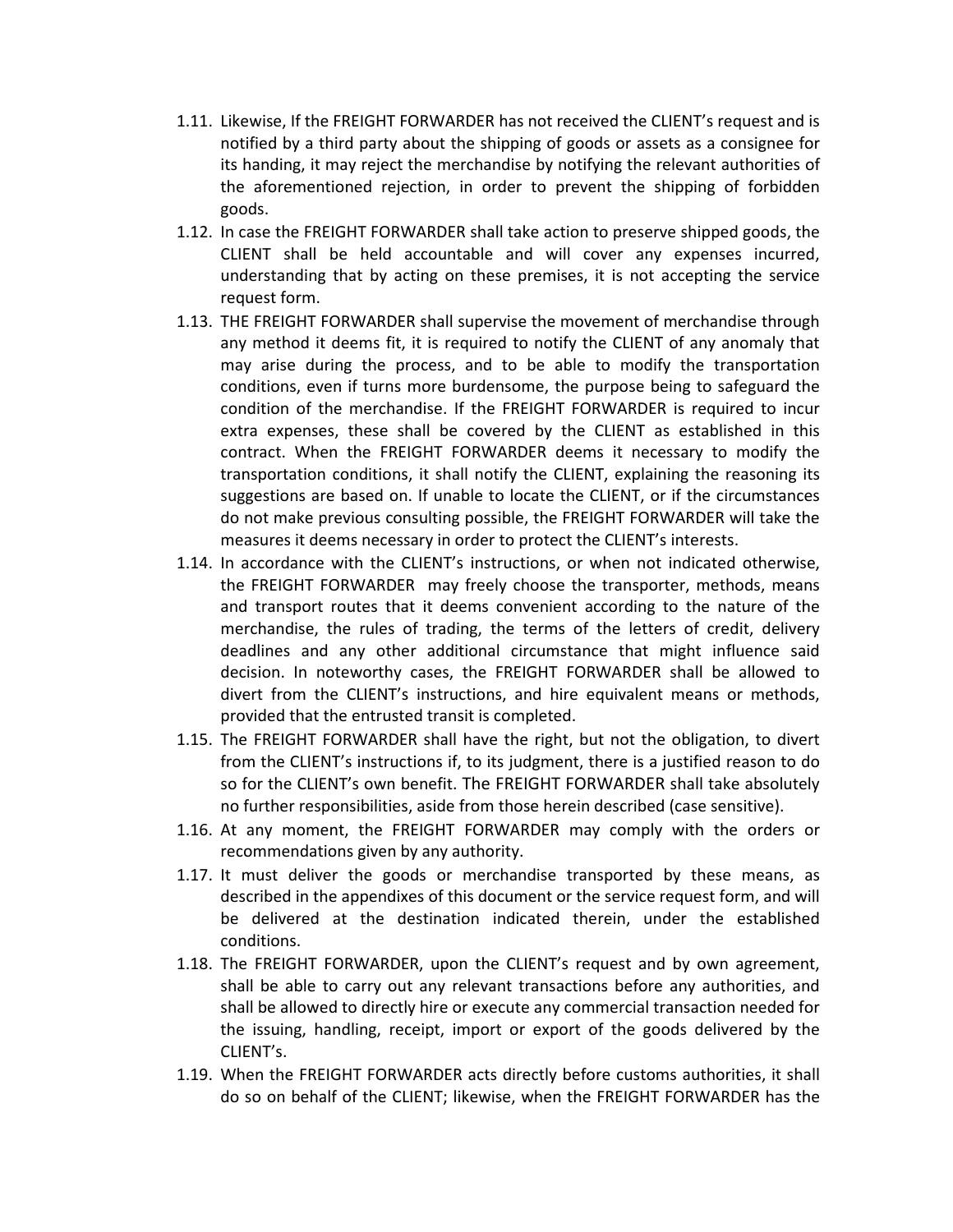capacity of a customs agent duly authorized or hires an authorized customs agent, the CLIENT shall be the one held accountable for any complaint lodged by a third party due to the actions carried out during the completion of the service.

- 1.20. The FREIGHT FORWARDER's accountability regarding the goods shall end upon delivery of the same, or under any other regulation, in agreement with the orders or recommendations it might receive.
- 1.21. The FREIGHT FORWARDER shall be able to require an inspection of the delivered goods upon completion of each task, and request a document, from either the CLIENT or other recipients of the goods, according to the stipulations of the contract and the particular instructions of each case, in which their satisfactory reception is stated, and any right to a complaint against the FREIGHT FORWARDER is relinquished.
- 1.22. The FREIGHT FORWARDER is not obliged to verify the authenticity or authority of the signatories of any communication, instruction or document that might affect the availability of the merchandise. It is the sole accountability of the CLIENT to provide information on who the signatories are and with which document they will be identified.
- 1.23. In case no person appears to receive the goods and the FREIGHT FORWARDER is compelled to do so, the CLIENT shall assume full accountability for the expiration of the legal terms or contractual complaints to the carrier due to loss or damage done to the goods or due to late delivery.
- 1.24. If for any reason the delivery can not be completed or if there is a discrepancy over the conditions under which the delivery should be done or who the legitimate recipient of the merchandise is, the FREIGHT FORWARDER shall be allowed to receive it or return it, store it or take any other preventative measure at expense of the CLIENT, recipient or legitimate owner of the merchandise, in a solidary manner. Likewise, the FREIGHT FORWARDER will be allowed to dispose of perishables or goods that are easily damaged by their nature or state.
- 1.25. The FREIGHT FORWARDER shall not be held accountable for any delay in the delivery of the goods. Any complaint of this nature must be lodged in the presence of the carrier, except those services provided as primary functions.
- 1.26. The CLIENT shall be the only one accountable for expenses incurred due to fines, delays, warehousing, damage, detriment and any other expense generated.
- 2. The forms of services:
	- 2.1. The FREIGHT FORWARDER shall provide its services either as a Principal or as an agent.
	- 2.2. It is understood that in a general manner the FREIGHT FORWARDER acts as an Agent.
	- 2.3. It is understood that the FREIGHT FORWARDER provides its services as a Principal: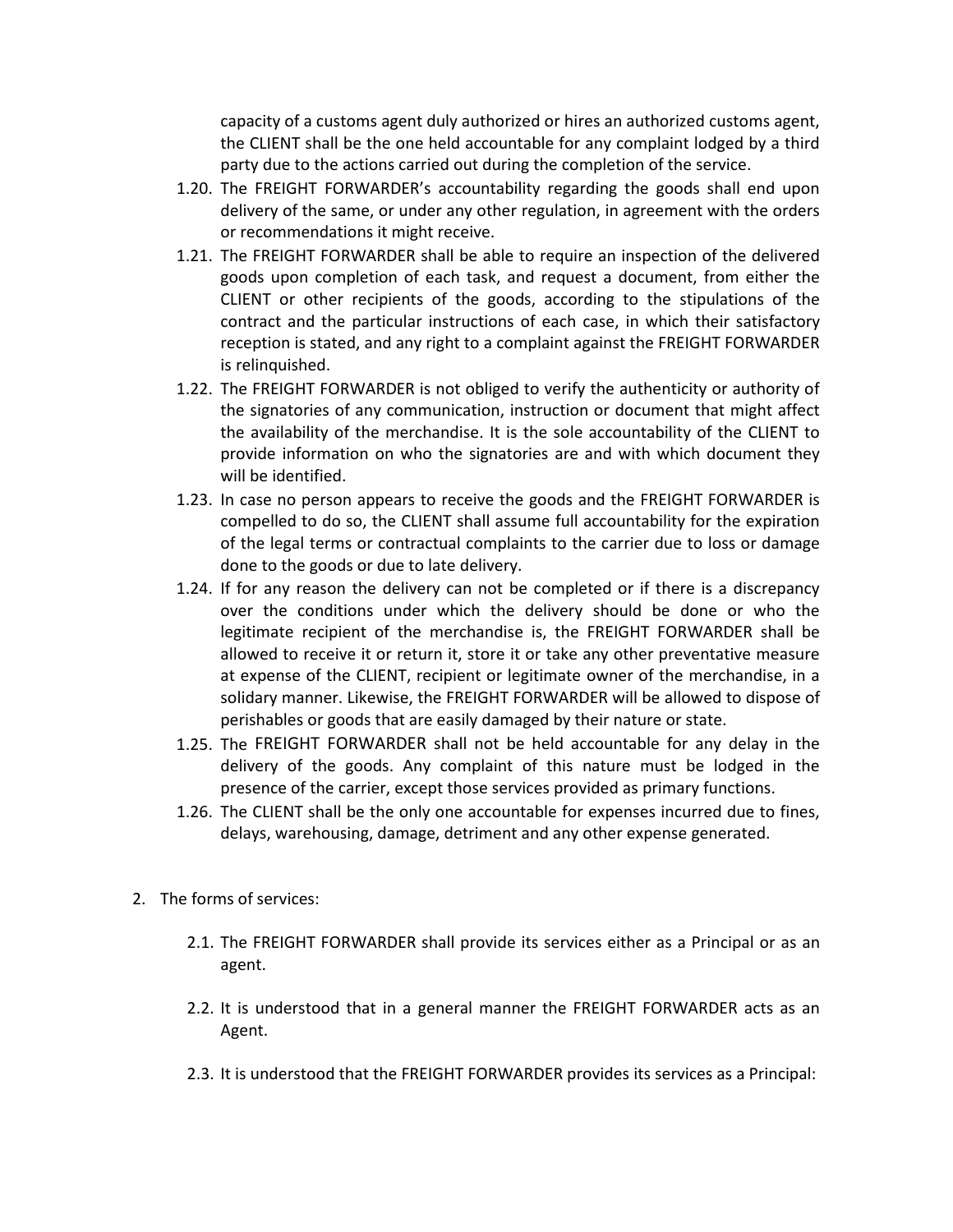- 2.3.1. When it undertakes any transporting, handling or storing of goods, but only when the act of transportation is done by the FREIGHT FORWARDER, with self-owned, subcontracted or third party goods, and these goods are in custody and control of the same.
- 2.3.2. When the Freight Forwarder is hired by the CLIENT under the legal figure of a Multimodal Transport Operator;
- 2.3.3. When the FREIGHT FORWARDER expressly accepts this position in writing.
- 2.3.4. The Principal shall only be updated in relation to the part of the service provided directly by the FREIGHT FORWARDER, by its own means or employees, without taking into consideration the parts contracted by third parties.
- 2.4. When the FREIGHT FORWARDER acts as an Agent, it has the authorization of the CLIENT to propose and carry out contracting on its behalf, carrying out these acts to the letter, despite any deviation from the CLIENT's instructions.
- 2.5. The FREIGHT FORWARDER shall, upon CLIENT's request, provide evidence of any contract it may have signed as the CLIENT's agent. In case it does not fulfill the aforementioned requirement of providing evidence, it shall be understood that the FREIGHT FORWARDER signed the contract with the CLIENT acting as a Principal in order to complete the CLIENT's instructions.
- 6.2.The FREIGHT FORWARDER that expressly accepts to act as a Principal in any of its services shall have complete liberty to provide such services on its own, or to subcontract under any terms all or part of said services.
- 6.3. If the FREIGHT FORWARDER acts as a Principal regarding the transportation of goods or merchandise in any manner (by land, air or sea), the following notification shall be issued: if the transportation involves a final destination or stopover in a country that differs from the country of origin, the Hague (in the case of a transport by sea) and Warsaw Conventions, respectively, might apply, and in most cases, might limit the carrier's accountability regarding loss and damage to the cargo. Likewise, it is stipulated that all parties are subject to the content of the terms of the transportation document (air way bill, waybill, bill of lading, or other) that the FREIGHT FORWARDER might issue while acting as Principal.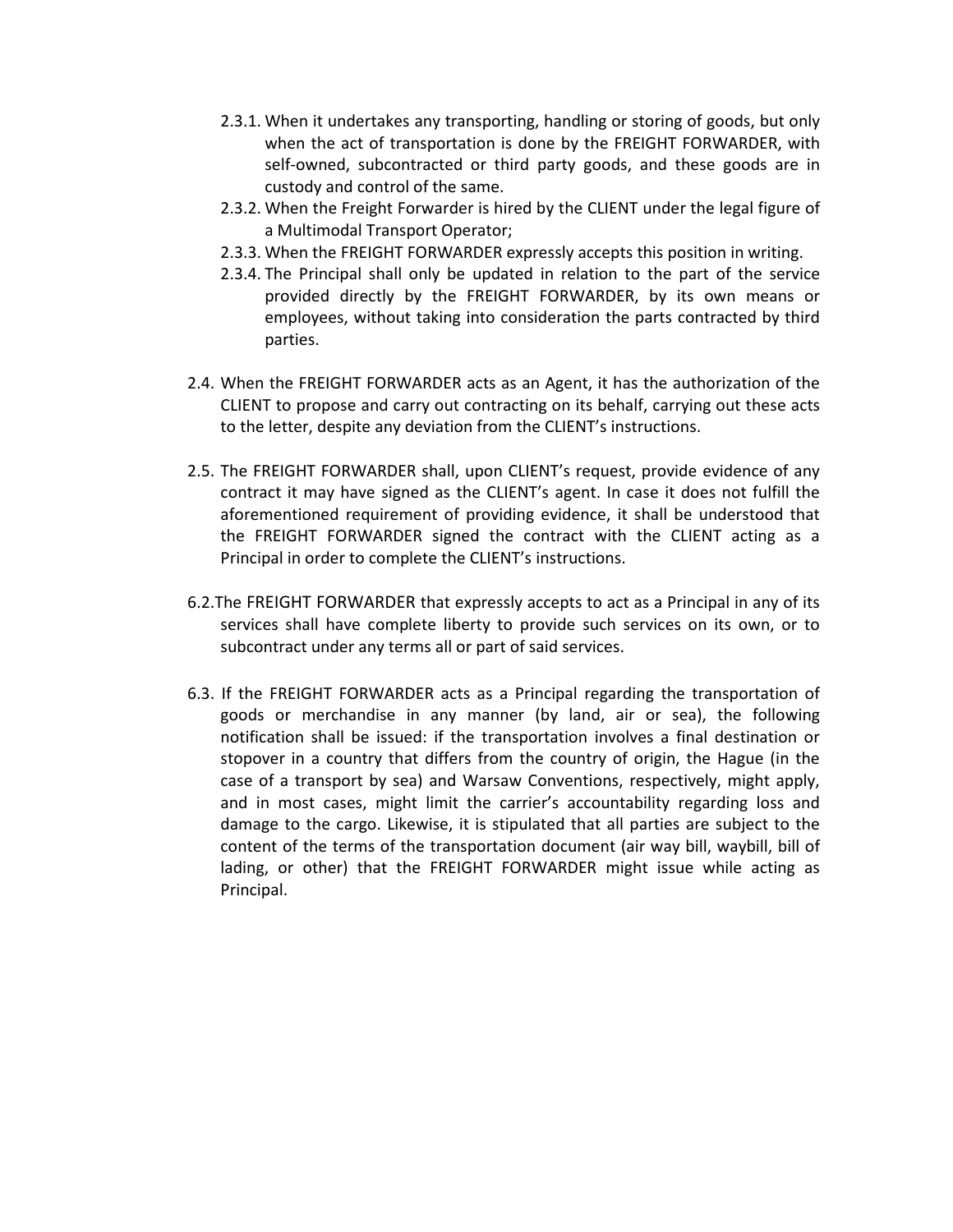## **CHAPTER VI**

### **HANDLING OF DANGEROUS AND SPECIAL GOODS**

- 1. The CLIENT shall comply with the local and international rules that regulate the transportation of dangerous merchandise and shall, without fail, inform the FREIGHT FORWARDER in writing about the exact nature of the potential danger.
- 2. DANGEOROUS GOODS:
	- 2.1. In the absence of the aforementioned notification, if the FREIGHT FORWARDER, the carrier, an authority and/or a duly entitled third party believes that the merchandise might constitute a potential threat to either health or property, the merchandise may be unloaded, destroyed or transformed, depending on the circumstances and without any risk of indemnity. All expenses and damages incurred shall be covered by the CLIENT.
	- 2.2. If any non-dangerous merchandise loaded with the FREIGHT FORWARDER'S knowledge about its nature becomes dangerous while under its responsibility, it may likewise be unloaded, destroyed or disposed of, without any accountability for the FREIGHT FORWARDER.
	- 2.3. The CLIENT commits to avoid handing over for transportation any goods that are dangerous, flammable, radioactive, risk-inducing or harmful in nature without properly explaining the characteristics of the goods to the FREIGHT FORWARDER. The CLIENT commits to mark the goods and the exterior of the packaging or the containers as per required by any laws or regulations applicable during transportation, or request the FREIGHT FORWARDER for it through written instructions.
	- 2.4. The CLIENT shall indemnify the FREIGHT FORWARDER for any loss, deterioration, cost or expense incurred as a consequence of an omission of this obligation, failure in compliance or late execution.
	- 2.5. Without prior written agreement from a representative authorized by the FREIGHT FORWARDER, the same shall not accept nor negotiate with goods or merchandise that require a special handling regarding its transport, care or security, either because of its natural attraction of thieves or for any other reason, including, but not limited to, silver or gold bars, coins, precious stones, jewelry, valuable objects, antiques, paintings, human remains, cattle, pets and plants. If, notwithstanding, the CLIENT hands over such goods to the FREIGHT FORWARDER or causes the FREIGHT FORWARDER to handle or care for such goods, unless a previous agreement exists, the FREIGHT FORWARDER is not held accountable for the goods or anything related to them, or caused by them.
- 3. SPECIAL GOODS:
	- 3.1. Unless specified in special previous written instructions, the FREIGHT FORWARDER shall not accept or deal with merchandise rated as dangerous, nor with ingots, precious metals, coins, precious stones, jewelry, valuables, antiques, paintings,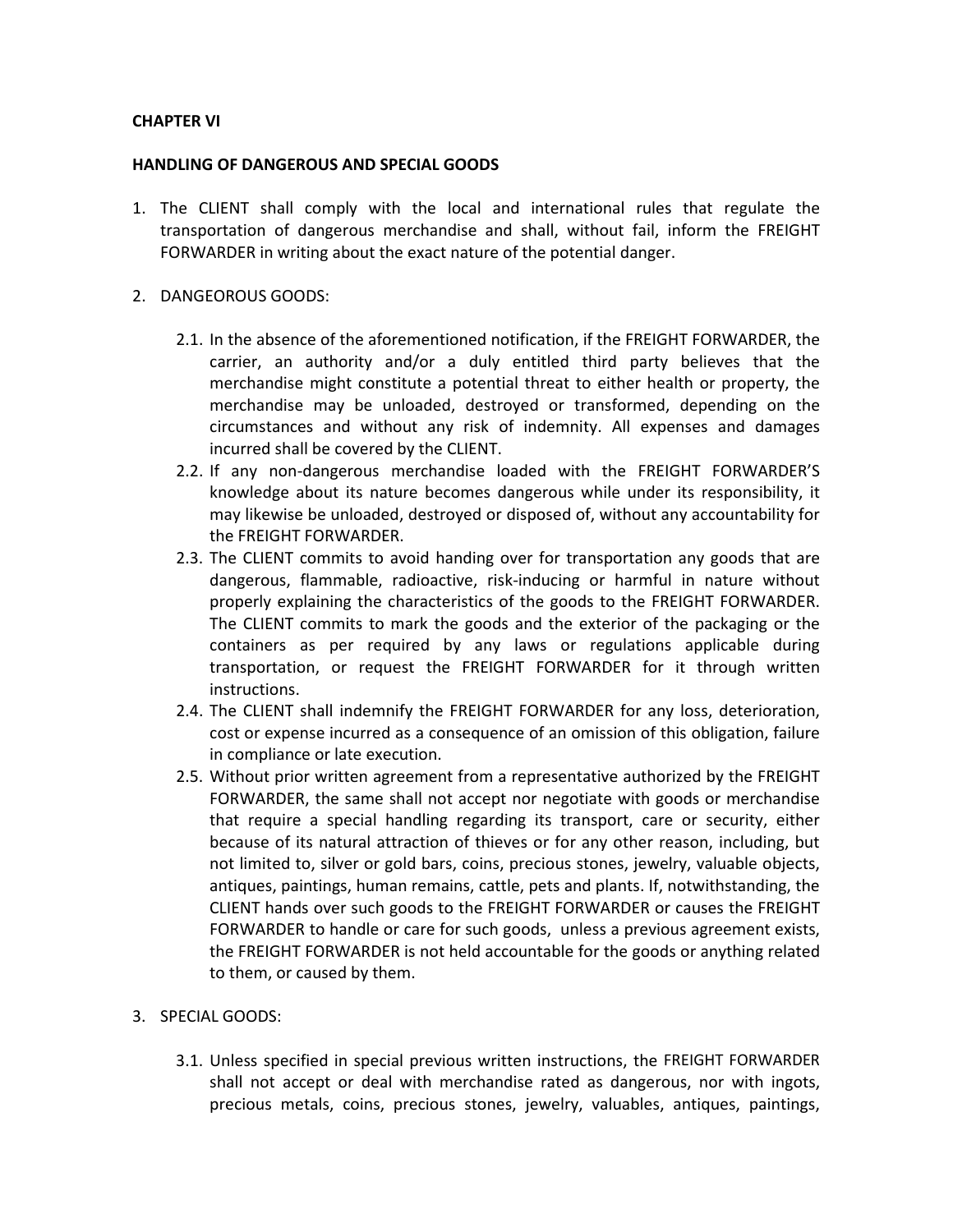plants, cattle, human remains, among others. If the CLIENT, however, in the absence of prior agreement, remits such goods in any manner other than a written agreement, the FREIGHT FORWARDER shall take no accountability for the same. THE TRANSPORTATION OF MERCHANDISE CONSIDERED ILLEGAL IN EITHER THE COUNTRY OF ORIGIN OR DESTINATION IS STRICT RESPONSABILITY OF THE CLIENT.

- 3.2. When dealing with merchandise classified as "perishable" the CLIENT shall take the necessary precautions that the nature of the goods require for its safe delivery. The FREIGHT FORWARDER shall not take any responsibility for the deterioration or loss caused by delays due to government inspections, lack of capacity in carrier lines, delays during connections and in general, any cause that cannot be attributed to the will and conduct of the same.
- 3.3. Works of art and other high-value goods, assets whose proportion between weight and volume is unbalanced, such as bicycles, strollers, pens, bamboo furniture or hollow glass, will be accepted at rates made available upon request to the FREIGHT FORWARDER. Customs duties, taxes and local charges, cargo handling and local delivery expenses are charged in addition to the transportation rate, unless otherwise specified.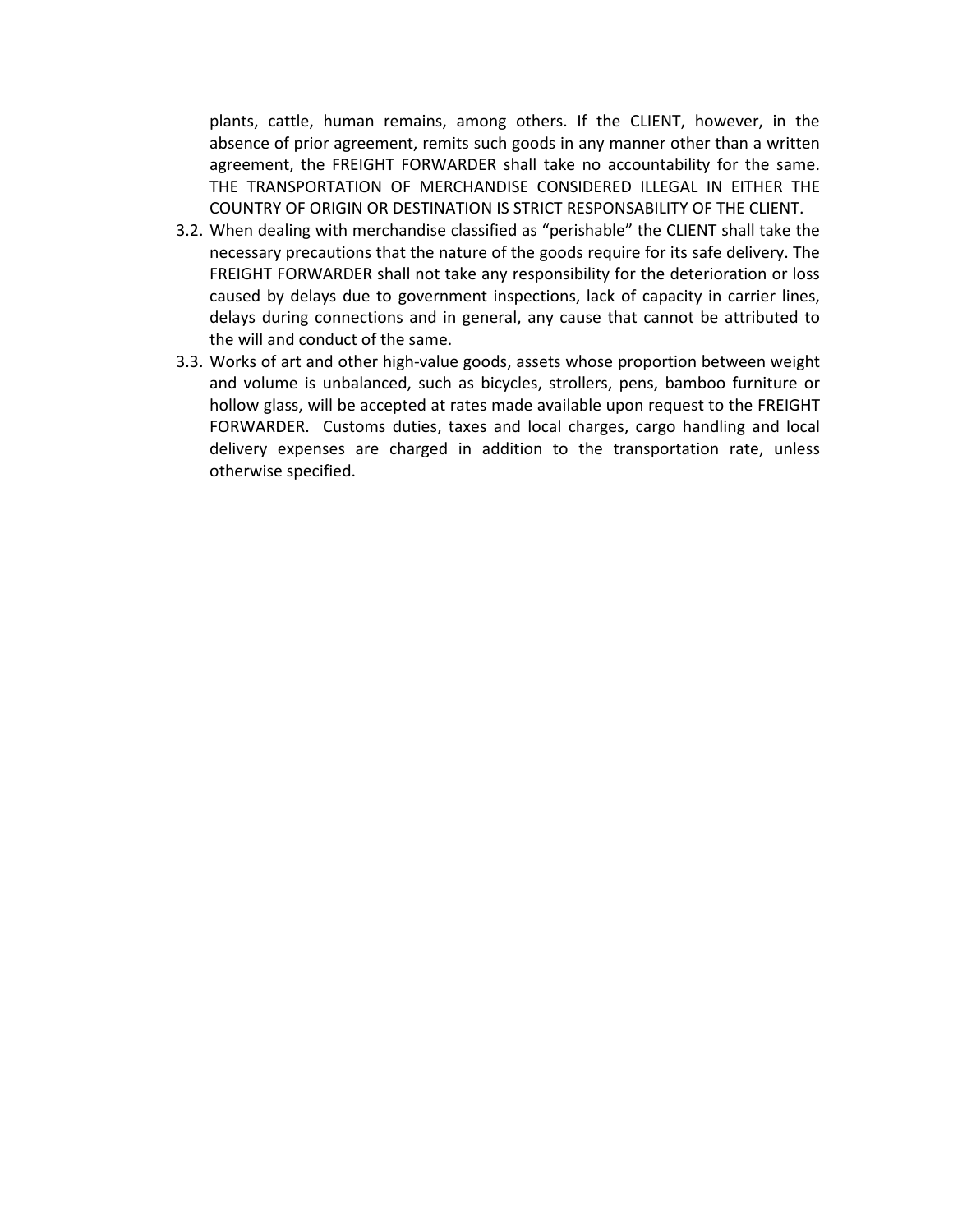#### **CHAPTER VII**

#### **INSURANCE CONDITIONS.**

- 1. The insurance of the goods shall solely be hired by the FREIGHT FORWARDER upon request from the CLIENT and if established so by the latter in the service request form, being the FREIGHT FORWARDER permitted to provide the insurance on its own, or through the hiring of a third party (insurance company).
	- 1.1. All hired goods insurance is subject to the usual exceptions and conditions established by the insurance companies or other stakeholders involved.
- 2. When the goods insurance is neither contracted nor provided by the FREIGHT FORWARDER, the latter may recommend to the CLIENT an insurance agent capable of suitably processing an insurance policy according to the CLIENT's needs. After making this recommendation, the FREIGHT FORWARDER has no further obligation regarding the insurance, and will not be held responsible for any loss or damage to the goods during their transportation or storage that might have been covered by an appropriate insurance.
- 3. In the event that no goods insurance is to be hired, the CLIENT shall be aware that the FREIGHT FORWARDER's responsibility through its acting as Principal shall not exceed the maximum established: 1. Aerial, in the Warsaw Convention; 2. Maritime and multimodal In the UN Convention, article 18; 3. Terrestrial, in the Federal Roads, Bridges and Auto transport Law, article 66, section 5, and in rule 6 of the International Chamber of Commerce (ICC) and of the UNCTAD.
- 4. The CLIENT shall be held responsible at all times for expenses that may be generated due to civil responsibility relevant to damages of any nature, in general breakdown in maritime transport, etc.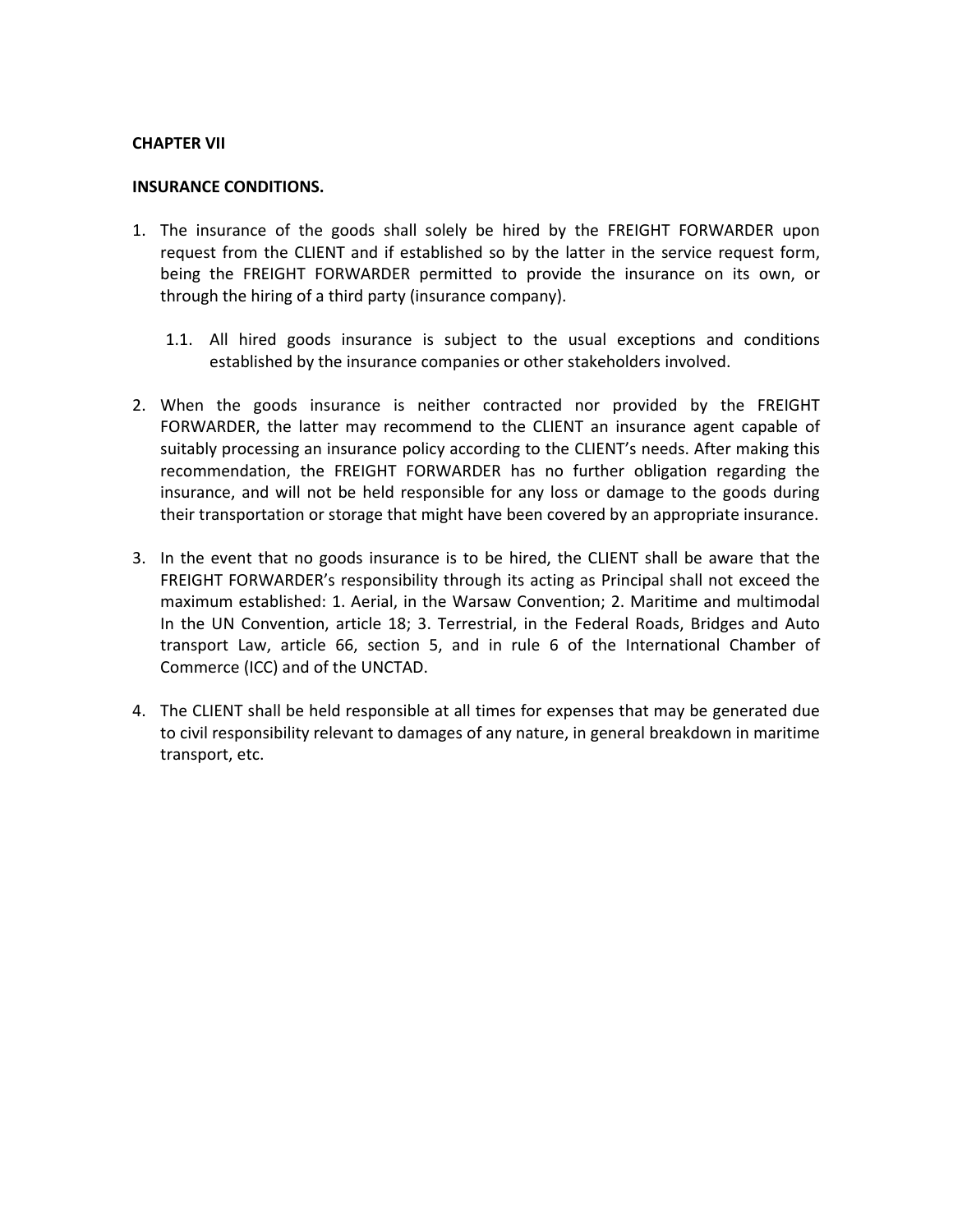# **CHAPTER VIII PAYMENT RATES AND CONDITIONS.**

- 1. Unless otherwise agreed, consideration for services rendered by the FREIGHT FORWARDER will be covered in the manner and according to the following terms:
	- 1.1. The CLIENT shall pay the FREIGHT FORWARDER, at the moment it requests for the service, the full value of such and any other sum it may incur, according to the accepted payment rate.
	- 1.2. The CLIENT shall pay any expenses that the FREIGHT FORWARDER might incur during the rendering of the service, either in the form of a down payment requested by the FREIGHT FORWARDER, or upon presentation of the corresponding receipts.
	- 1.3. Only if payment upon receipt was agreed upon previously will the CLIENT pay for the service upon confirmation that the shipment was delivered to the accorded destination.
	- 1.4. When through mutual agreement both parties accept that it shall be the consignee who pays for the service, the same will pay at the agreed upon time. However, if the consignee does not pay, the CLIENT will continue to be held responsible for the services.
	- 1.5. In the eventuality that the CLIENT ends up owing some amount to the FREIGHT FORWARDER, the same must pay it within the five days following the express or unspoken endorsement of the owed accounts. If the total amount of said obligations were in a foreign currency, the same will be paid in the legal tender (Mexican peso) at the exchange rates published on the date of payment by the Bank of Mexico.

# 2. THE FREIGHT FORWARDER:

- 2.1. Is required to report to the CLIENT its activities, expenses, charter fees, taxes and other proven expenditures, as well as amounts received, within the 15 natural days following the termination of the rendering of a service, in order to determine the total amount and obligations each party is responsible for.
- 2.2. Has the choice to charge in relation to value, weight or dimensions.
- 2.3. Additional expenses that may be generated through events or circumstances subsequent to the contracting date shall be charged to the CLIENT, so long as they are properly justified.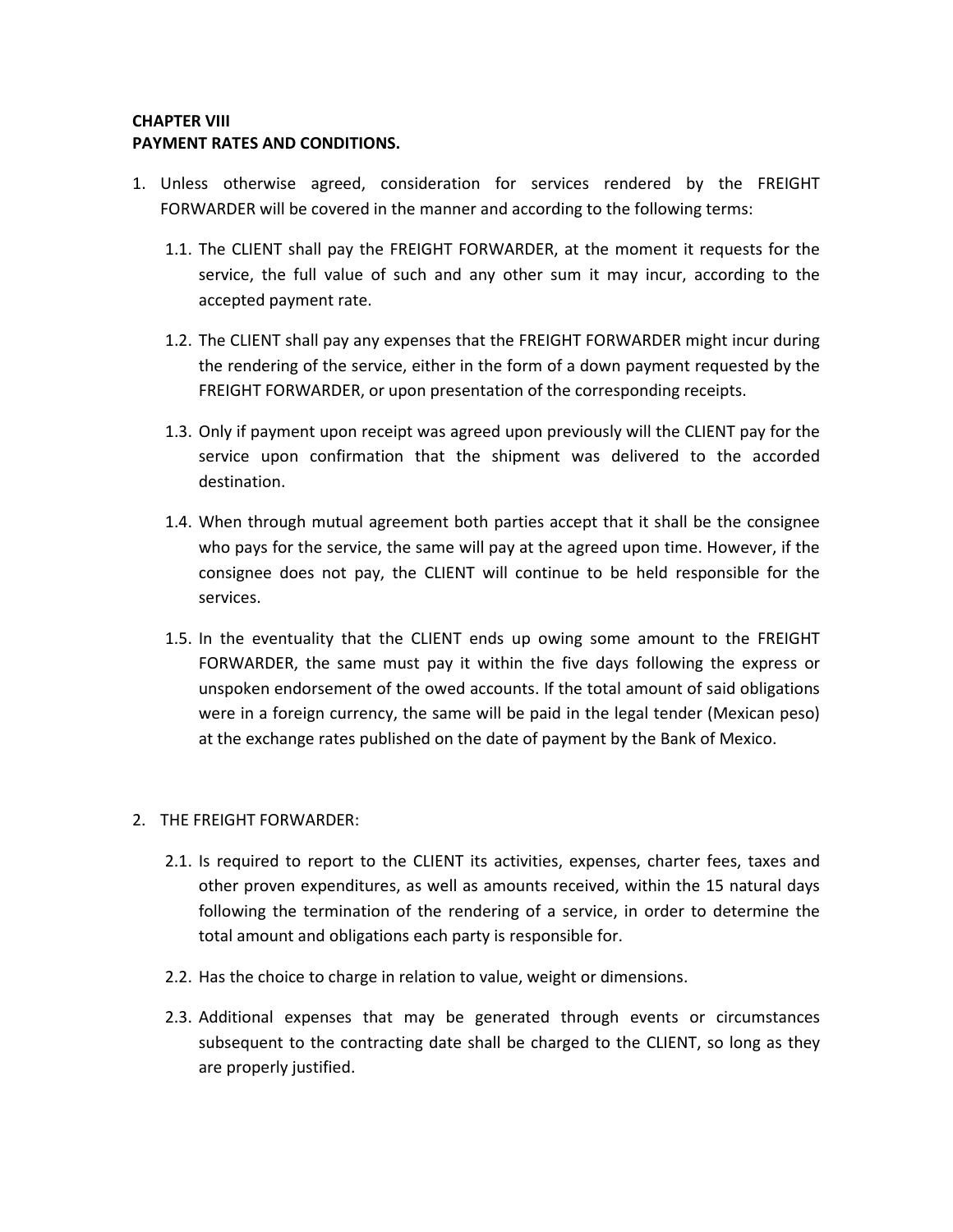- 2.4. Unless otherwise agreed upon, when dealing with a service paid upon reaching its destination, neither will merchandise nor documents be turned over until the payment for such has been verified. If the consignee of the merchandise rejects, abandons, or for any other reason fails to complete the payment, the CLIENT shall be liable for the payment of the services and expenditures that might originate because of this, the FREIGHT FORWARDER will not assume any responsibility for the reshipping of the merchandise to the point origin or any other destination.
- *2.5.* A credit grant in the CLIENT's favor is not presumable; therefore it must be stated in writing, together with the stipulated terms of payment and interest note must also be made as to what security might also be required.
- 2.6. The CLIENT shall reimburse the FREIGHT FORWARDER for any expenses derived from deviation, delay and any other increase in expenditure, caused by strikes, acts of war, government measures or circumstances beyond human reach.
- 3. It shall be considered that the rate is compensation for the services rendered by the FREIGHT FORWARDER, and accepted by the CLIENT. It will be understood that a tariff is accepted when:
	- 3.1. If declared as such expressly by the CLIENT, either via email, fax, or signed document of the same.
	- 3.2. Upon execution of a service application by the CLIENT.
	- 3.3. The validity of the rate is subject to change without prior notice either due to variations in the exchange rate, cargo taxes, a surcharge made by the carrier or any other unconsidered charge – The CLIENT shall be responsible to cover any increase in rate, charter, premiums or other expenses that might be generated once the movement is initiated.
- 4. Payments made by the CLIENT to the FREIGHT FORWARDER must be:
	- 4.1. In cash, electronic fund transfer, or in any manner accepted by the FREIGHT FORWARDER. The sum must be delivered in full and before the due date, no discounts or postponements will be given due to complaints, counterclaims or compensations.
	- 4.2. The CLIENT relinquishes the right to compensation, if applicable, against what is owed to the FREIGHT FORWARDER.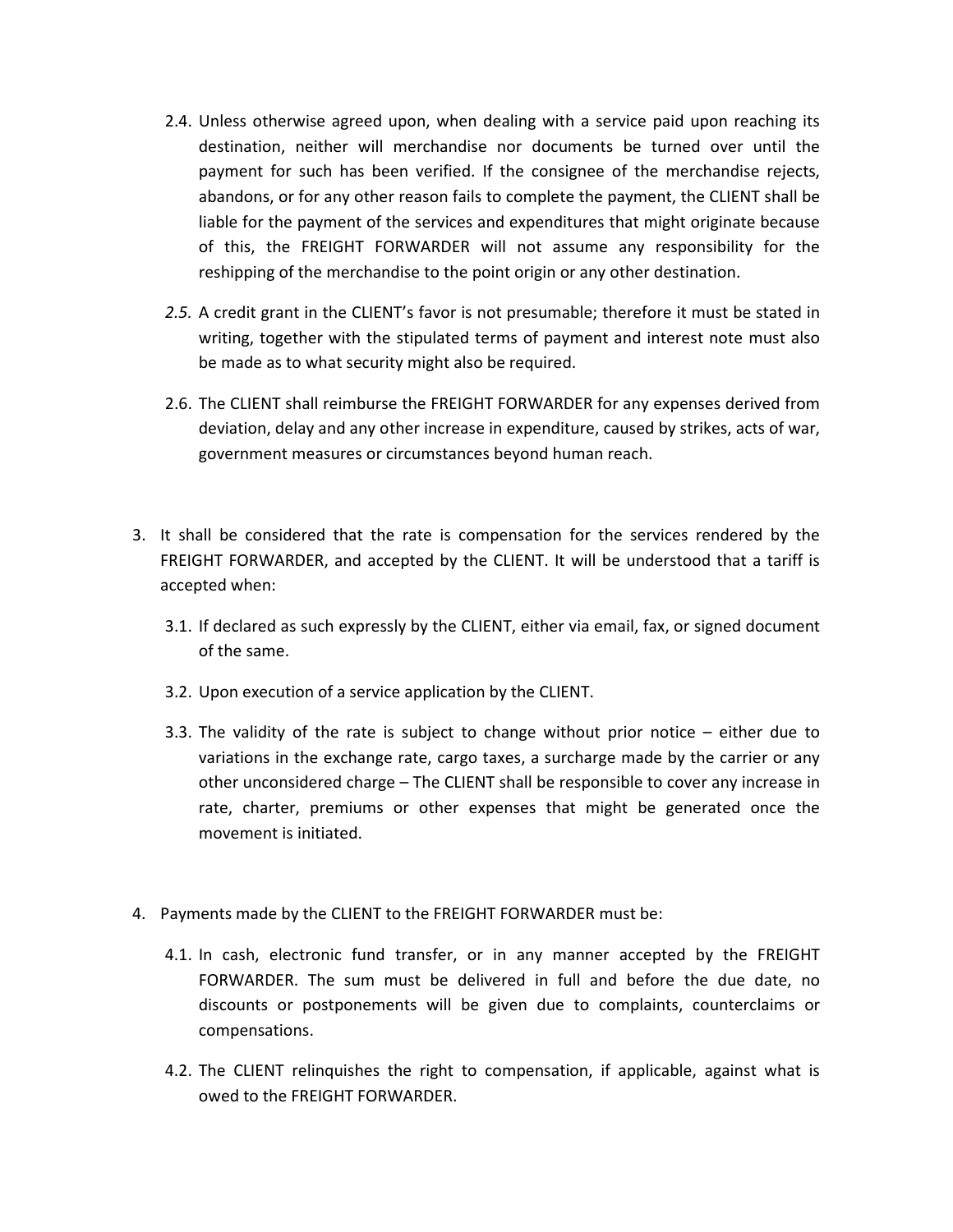4.3. An untimely payment will generate interest on all sums owed, calculated from the moment the due date expired till the completion of the payment, at a current legal interest rate.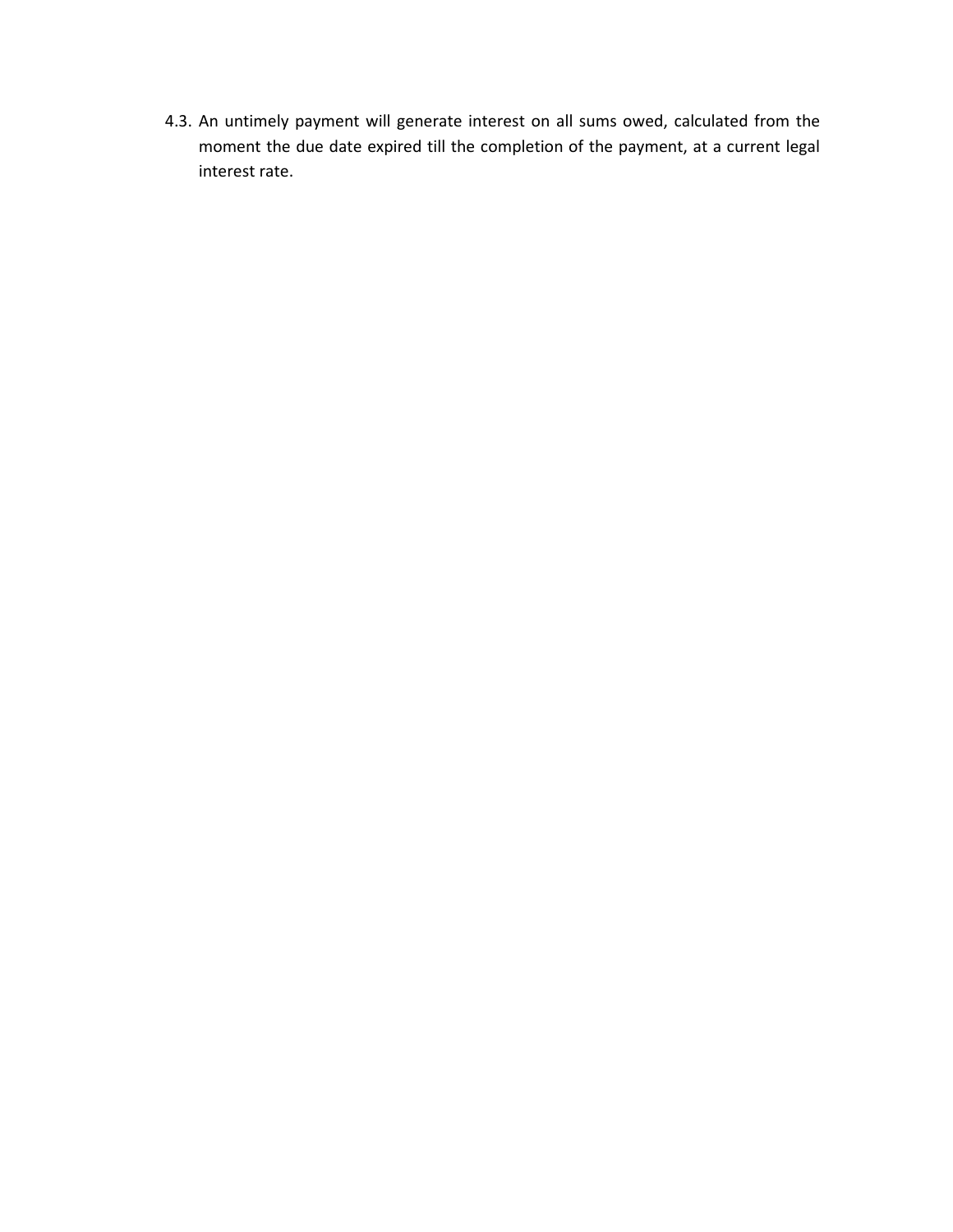### **CHAPTER IX**

# **WAREHOUSING CONDITIONS**

- 1. The FREIGHT FORWARDER will advise the CLIENT in issues pertaining to the storage of the goods before and/or after transportation or during the execution of the paperwork procedures or compliance with the formalities needed for the issuing, reception and import of these goods. During the development of this obligation the FREIGHT FORWARDER must, as per the CLIENT's instructions, select the warehouse in which the goods are to be stored at embarking, destination or intermediary sites.
- 2. Whether the storage of the goods be entrusted to a third party or be carried out directly by the FREIGHT FORWARDER, the CLIENT must, aside from the information indicated in the service request form, include the following information
	- 2.1. Full name of the recipient of the goods.
	- 2.2. Name of the carrier, multimodal carrier operator or carrier commission agent, in each case, whenever the transportation is not undertaken by the FREIGHT FORWARDER.
	- 2.3. A detailed and explicit description of the goods, including their type and nature, number of packages, technical data, dimensions, weight, quality and, in general, any information that may be regarded as necessary for suitable warehousing.
- 3. In case the case the warehousing takes place in a General Deposit Warehouse, the FREIGHT FORWARDER may appear as owner of the goods for the sake of the issuing of the respective Certificate of Deposit and security bond, when applicable. In these cases, the FREIGHT FORWARDER may endorse such security in favor of the CLIENT, the recipient of the goods, their legitimate owners or any of their representatives, in which case the order will be understood as completed and the obligations terminated.
- 4. Special Cases:
	- 4.1. In case the goods being transported require warehousing due to unforeseeable circumstances and unrelated to the FREIGHT FORWARDER (for example: the nonsubmission, loss or substitution of documents, embargoes by competent authorities, etc.), the warehousing costs generated with respect to timing, volume, weight and value agreed upon the site shall be covered by the CLIENT, with the knowledge that the CLIENT has previously been informed of which goods need to be stored.
	- 4.2. If the CLIENT, consignee or legitimate owner of the goods fails to pick up the shipment at the time and place previously established, when and where the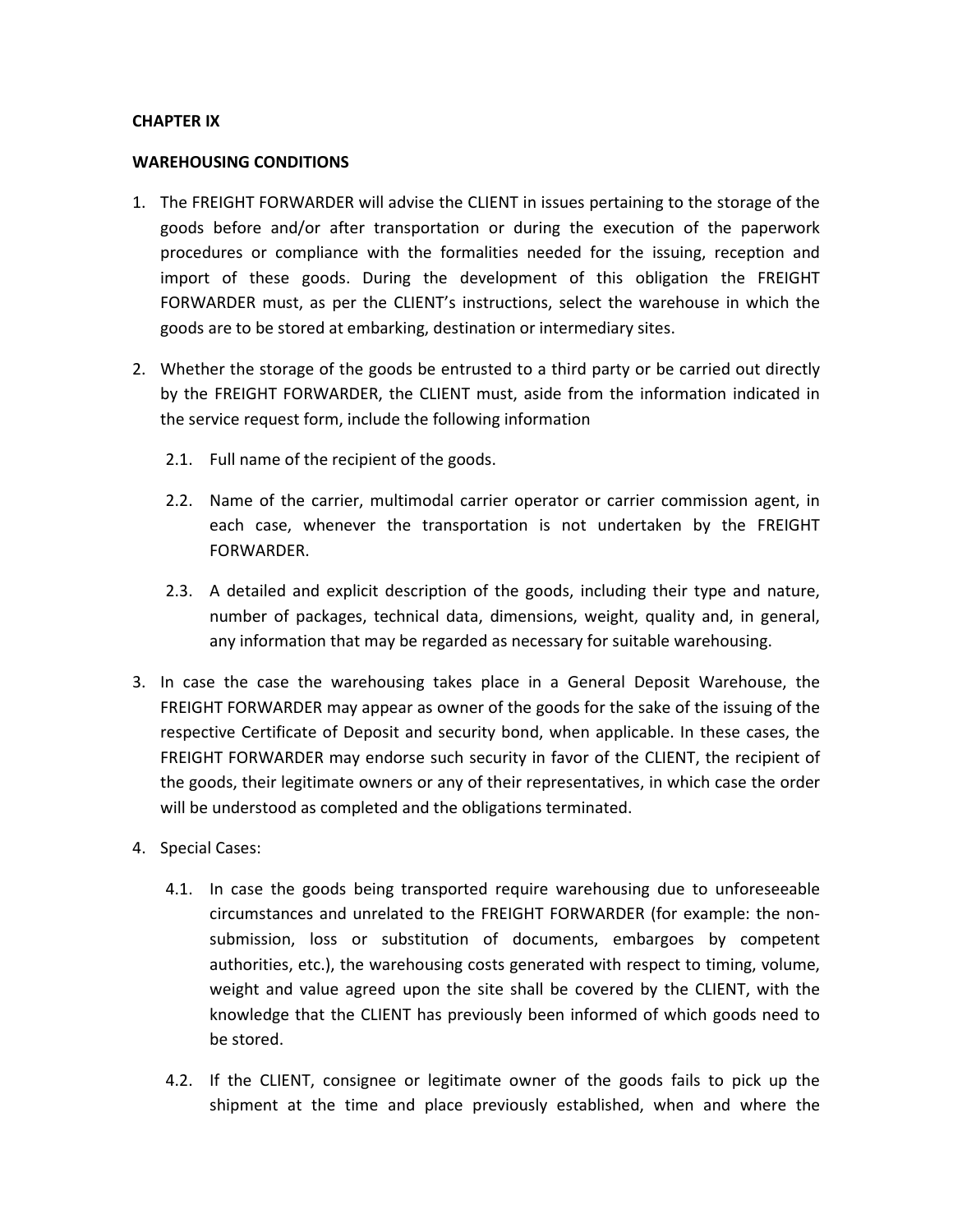FREIGHT FORWARDER is authorized to deliver them, the FREIGHT FORWARDER may store the goods, at the risk of the CLIENT, consignee or legitimate owner, situation in which the FREIGHT FORWARDER's responsibility with respect to the goods, or part of them, would end completely. All the expenses generated by such warehousing shall be covered by the CLIENT, as a result of its failure to receive the shipment in a timely manner. The CLIENT grants the FREIGHT FORWARDER the authority to, at its expense, dispose of, or sell off (through the sale of or through any other reasonable method under any circumstances), those goods that have been stored for more than 60 days and have not been delivered as established, after having warned the CLIENT in writing at least 5 days in advance, or without prior notice if unable to locate the CLIENT and a reasonable effort has been made to contact them.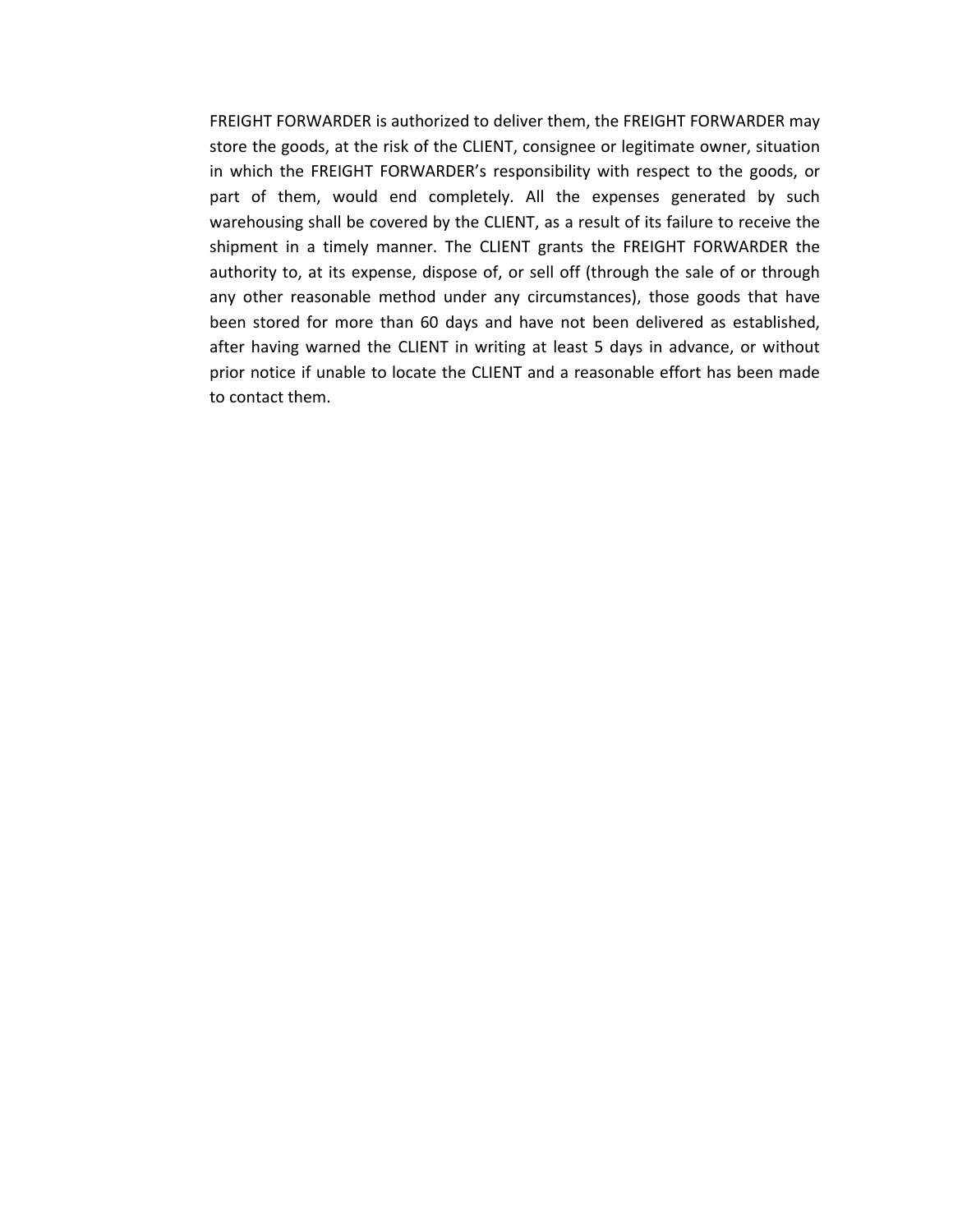## **CHAPTER X**

### **RESPONSIBILITIES, FINES AND COMPENSATIONS**

- 1. The Freight Forwarder and the CLIENT each assume their respective responsibility in the eventuality of a failure to fulfill any stipulation agreed upon in the present contract.
- 2. Regarding the CLIENT:
	- 2.1. The CLIENT must compensate the FREIGHT FORWARDER for any loss, damage, deterioration, and/or extra expense, as well as for any responsibilities the latter may have assumed before third parties, derived from following the CLIENT's instructions, or that may come up due to negligence or failure to comply by the CLIENT.
- 3. Regarding the FREIGHT FORWARDER:
	- 3.1. Will be held accountable for losses or damage caused to the goods, from the moment it becomes entrusted with them until their delivery. Such responsibility includes acts or omissions, both serious and intentional, that the CLIENT can prove to be attributed to the FREIGHT FORWARDER, so long as the user will not obtain, nor is able to obtain compensation from an insurance company or another third party.
	- 3.2. The amount requested in any complaint lodged to the FREIGHT FORWARDER may not exceed in any case an amount of \$\_\_\_\_\_. Only if the CLIENT requests it writing may the Freight Forwarder accept a financial responsibility that exceeds these limits, so long as the CLIENT pays the FREIGHT FORWARDER the additional cost for the increase in responsibility.
	- 3.3.The FREIGHT FORWARDER will be exempt of all responsibility in case of:
		- 3.3.1. Actions or omissions made by the CLIENT.
		- 3.3.2. Lack of or defects in the condition of the packaging, marking or numbering.
		- 3.3.3. If the cargo, loading or unloading has been manipulated by either the user or a third party acting on its behalf.
		- 3.3.4. Inherent defects in the nature of the merchandise.
		- 3.3.5. Due to strikes, protests or any other obstruction to the job, whose consequences may not be avoided by the agent.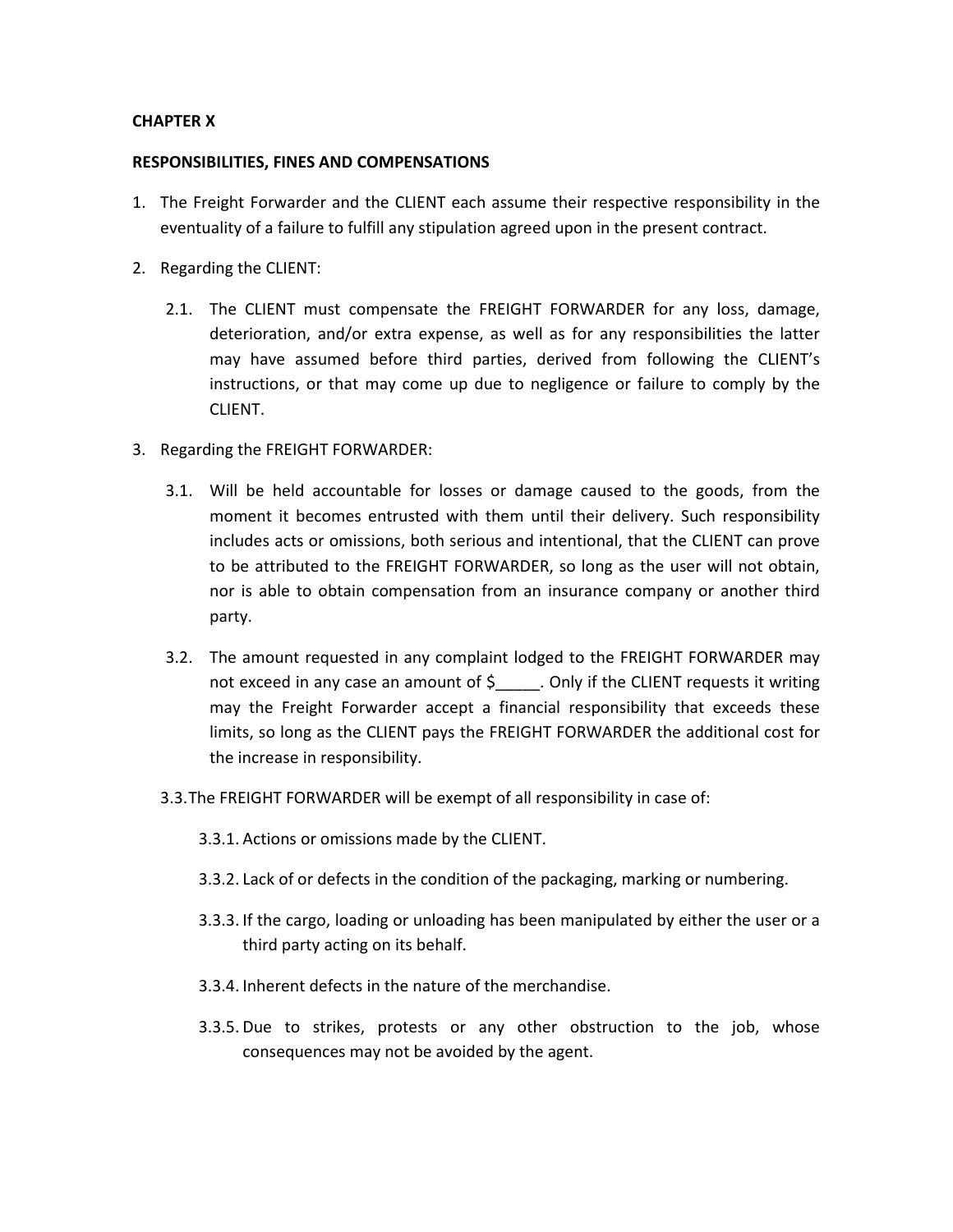- 3.3.6. Due to failure to comply with instruction received from the CLIENT after the issuing of the service application document.
- 3.3.7. Embargo of the goods or any other action of an authority.
- 3.3.8. If for any reason, beyond the control of the FREIGHT FORWARDER, the movement is not able to be completed, there will be no responsibility for the latter.
- 3.3.9. Due to any cause that may be classified as force majeure, or fortuitous circumstances.
- 3.3.10. Damages caused due to the delay of the delivery of the merchandise.
- 4. The CLIENT must notify the Freight Forwarder in writing of any complaint within a period of, at the most, 30 natural days following the delivery of the goods. In case no notice is given as per this clause, the complaint will be legally unacceptable, and no action may be taken against the FREIGHT FORWARDER in order to validate the complaint.
- 5. If the goods reach the recipient and the consignee or a duly noted representative, and they are not received before the expiry of the legal deadline after which they are considered abandoned, the Freight Forwarder will not assume any responsibility for delays, warehousing, fines or any other charge generated either from private individuals or government authorities. Also, the FREIGHT FORWARDER will not be required to carry out any legal and/or administrative transaction related to such abandonment.
- 6. The FREIGHT FORWARDER reserves the right of detaining all goods and documents related to the merchandise within its power, custody or control while waiting for the adequate sum to be paid by the CLIENT. Expenses generated due to storage of the withheld goods will continue to be accumulated as per the said right of detaining.
- 7. The FREIGHT FORWARDER reserves the right to the preventative embargo of the goods and documents regarding present and future debts by part of the CLIENT, including storage costs and the recovering of the same. In the same way, it may execute the embargo in a manner it deems fit.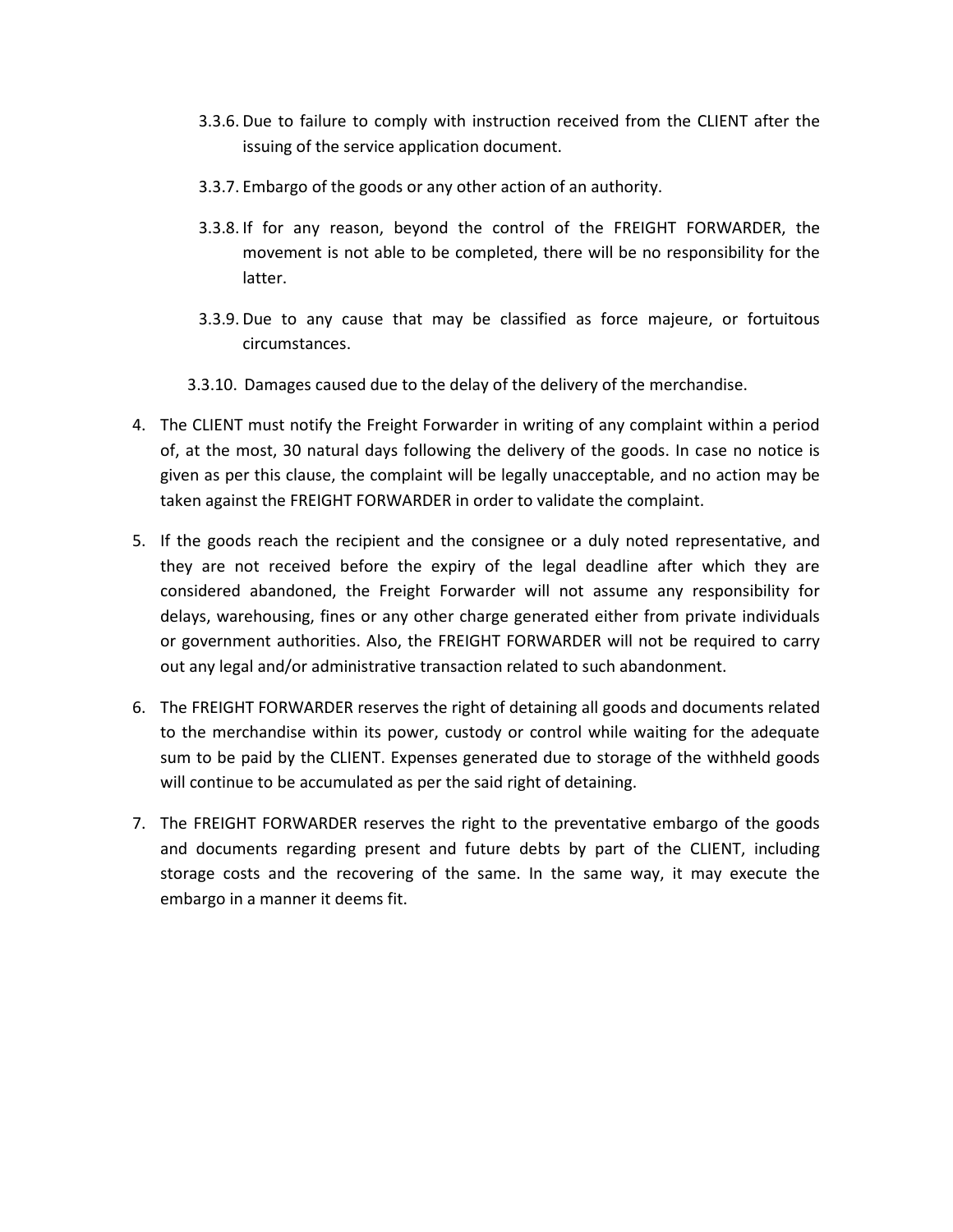# **CHAPTER XI**

### **COMPETENCE.**

- 1. Any service or activity provided by the FREIGHT FORWARDER, be it free of charge or not, is subject to these clauses, which are considered part of any agreement between the FREIGHT FORWARDER and the CLIENT, and as such must prevail over any contract condition signed by the CLIENT.
- 2. If any legislation, including rules and directives, applies in a compulsory way to any business embarked on, it will be assumed that these clauses are subject to said legislation in relation to aforementioned business, and nothing in these clauses should be interpreted as a relinquishment by part of the FREIGHT FORWARDER of any of its rights or prerogatives, or as an increase of any of its obligations and responsibilities in accordance to said legislation, and, if any part of these clauses is in opposition to said legislation in any way, that part must, in reference to said business, be invalidated up to that point, and no further.
- 3. If on issuing a "bill of lading" or a "waybill" to or in name of the FREIGHT FORWARDER that specifies that it enters into the contract as a transporter, the regulations established in said document will have prevalence in the measure that said regulations do not conflict with these clauses.
- 4. These clauses shall be applied over any complaint or dispute that may result from or in relation to the services rendered by the FREIGHT FORWARDER, and shall be applied to all burdensome or free business carried out by the FREIGHT FORWARDER in benefit of the CLIENT.
- 5. These conditions, their clauses and any act or agreement they applied to shall remain under the jurisdiction and the application of Mexican laws and the Federal Court of Mexico, relinquishing the parts of any present or future residence that resides beyond said jurisdiction.